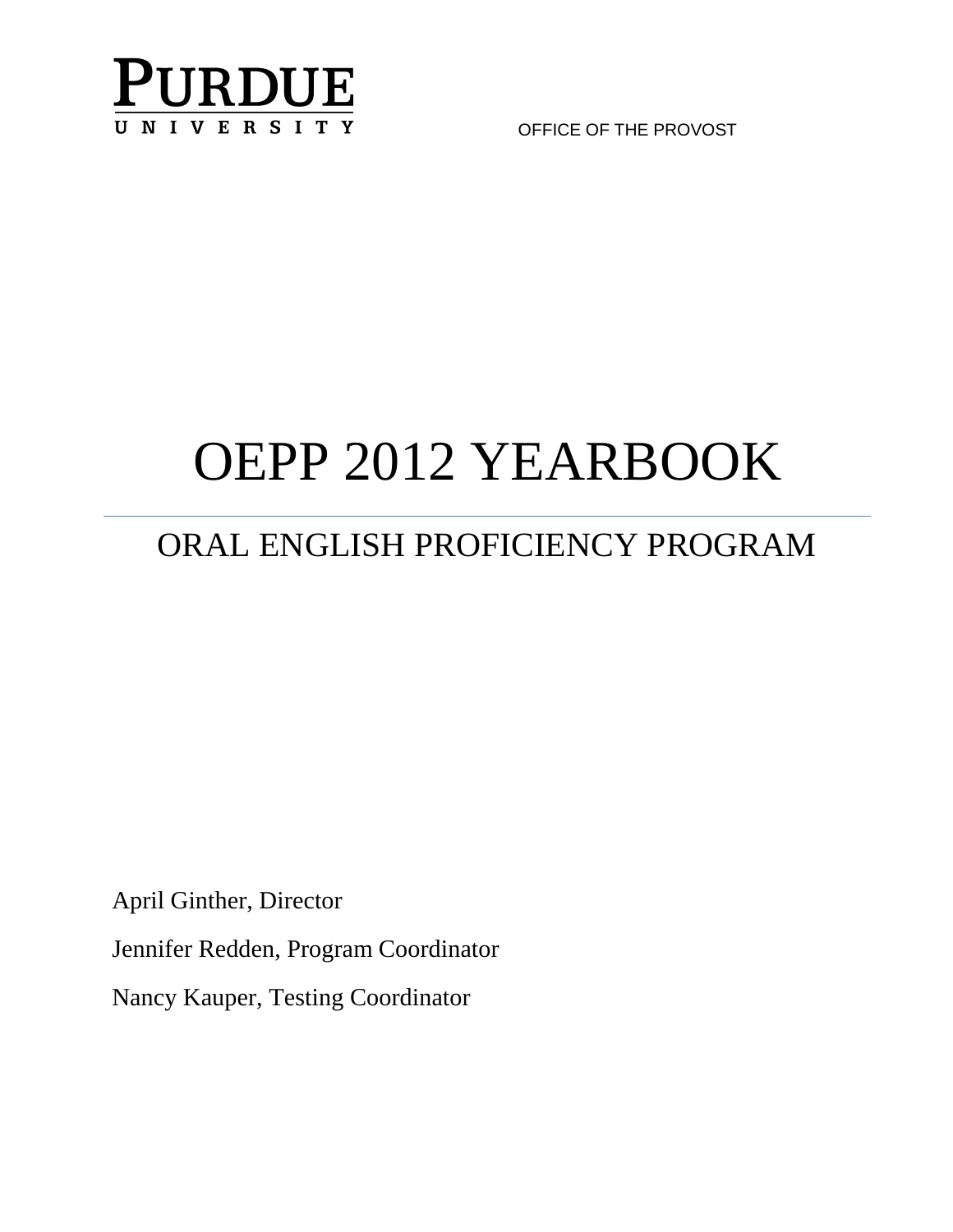#### <span id="page-1-0"></span>**Acknowledgments**

The following OEPP Staff members contributed to this report:

Nancy Kauper (Editor), OEPP Testing Coordinator April Ginther, OEPP Director Jennifer Redden, OEPP Program Coordinator Donna Baker, OEPP Program Secretary Nina Barron-Burke, OEPP Program Secretary Xun Yan, OEPP Testing Assistant Ploy Thirakunkovit, OEPP Testing Assistant

#### <span id="page-1-1"></span>**Summary of OEPP Activities in 2012**

The Purdue Oral English Proficiency Program Yearbook for calendar year 2012 provides information on the OEPP's mission, services, users, collaborators and staff. During calendar year 2012 the OEPP tested 512 graduate students with its test of oral English proficiency (OEPT). The OEPT Practice Tests were downloaded more than 900 times from the OEPP website. OEPT test raters rated more than 1200 individual tests. OEPP staff served 188 students through its English 620 course, *Classroom Communication in ESL for Teaching Assistants*. More than 1800 undergraduate students spent more than 2300 hours in the ENGL 620 classrooms as part of the OEPP undergraduate volunteer program. In addition to other professional activities and awards, OEPP staff made more than twenty conference and symposia presentations, received several grants, and had five publications. Three staff members completed doctoral dissertations and eight more were ABD.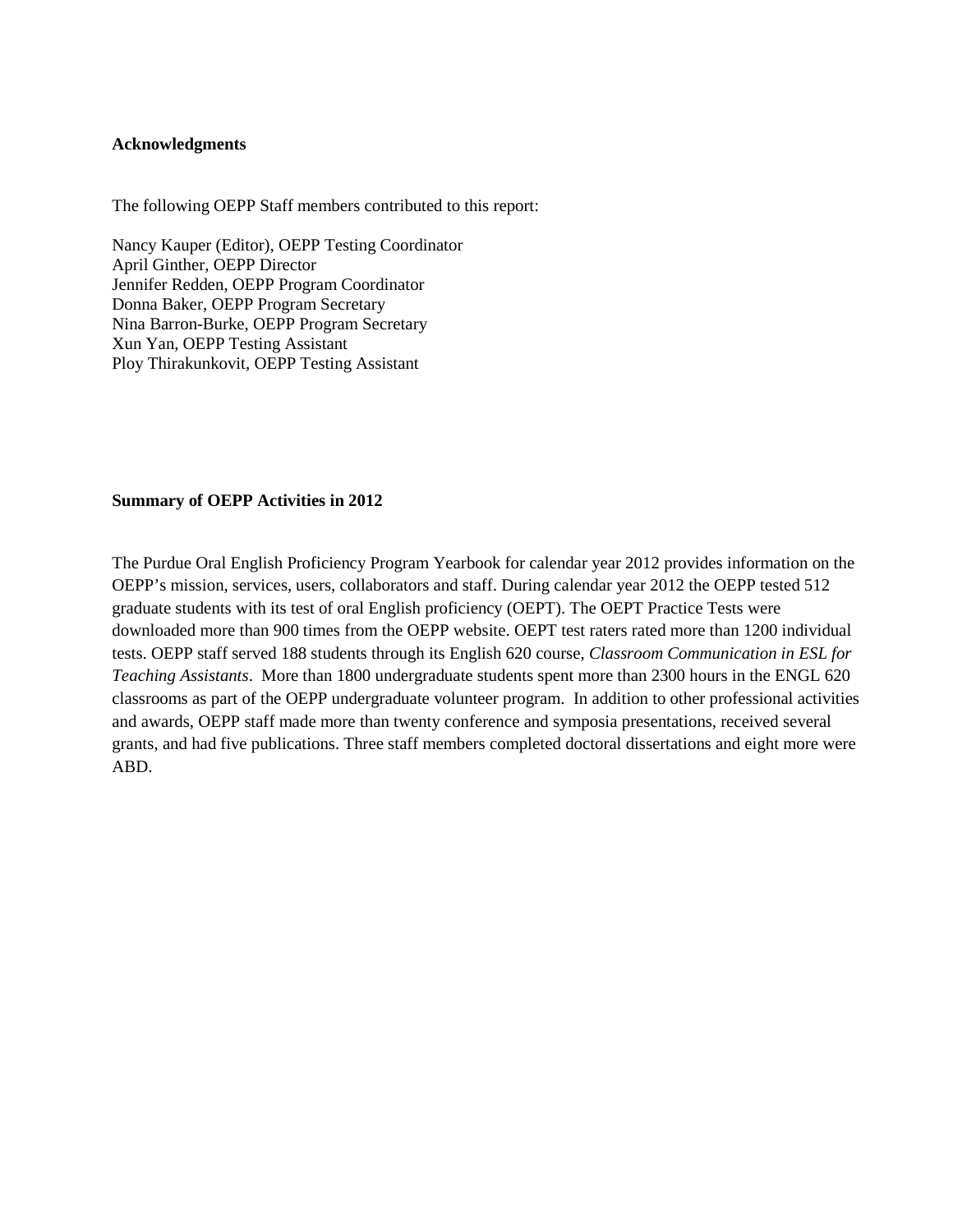# **Table of Contents**

| 1. |           |  |
|----|-----------|--|
|    | А.        |  |
|    | <b>B.</b> |  |
| 2. |           |  |
|    | А.        |  |
|    | <b>B.</b> |  |
|    | $C$ .     |  |
| 3. |           |  |
| 4. |           |  |
|    | А.        |  |
|    | <b>B.</b> |  |
|    | C.        |  |
|    | D.        |  |
|    | E.        |  |
|    | F.        |  |
|    | G.        |  |
|    | H.        |  |
|    | I.        |  |
| 5. |           |  |
|    |           |  |
|    |           |  |
|    |           |  |
|    |           |  |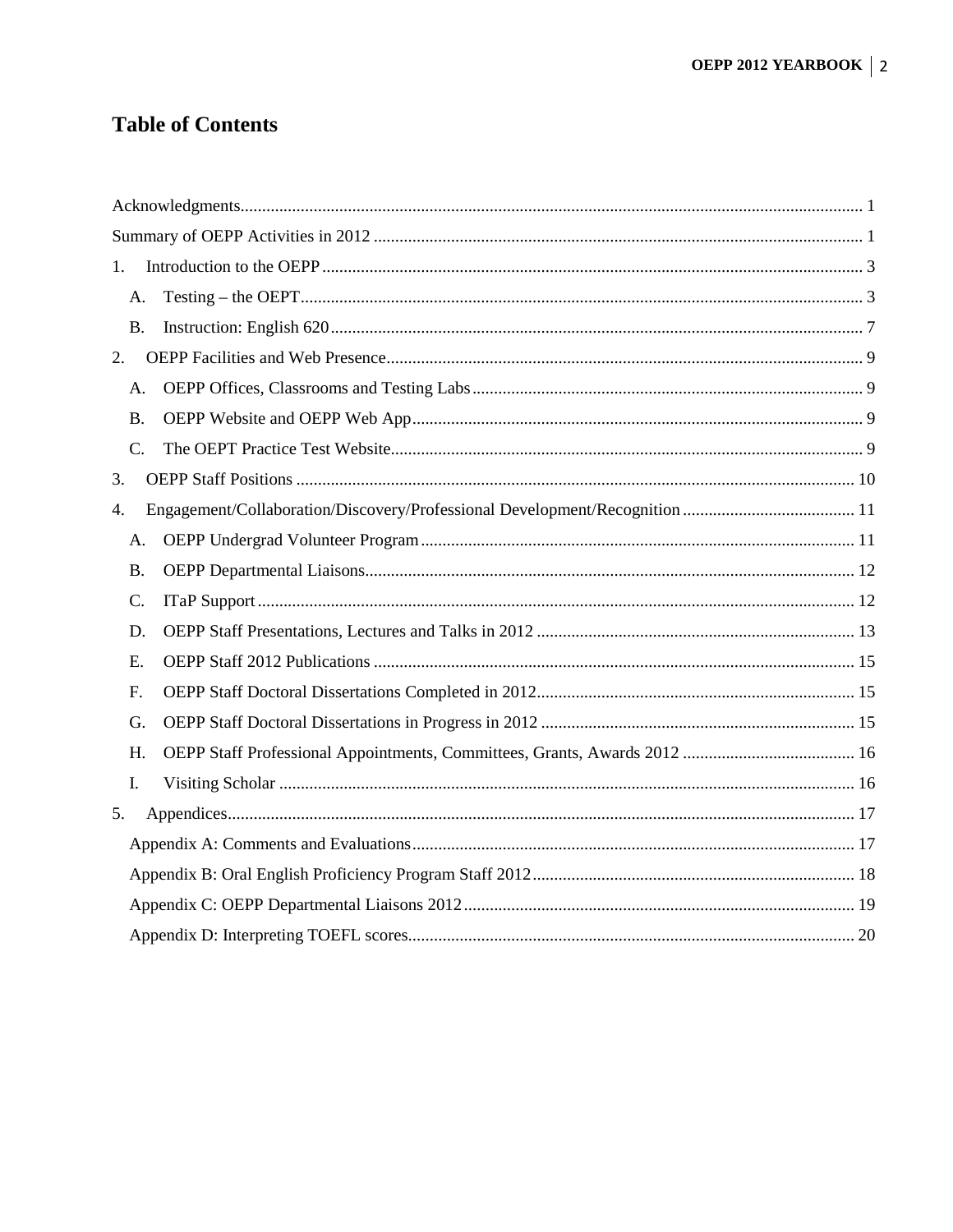# **1. Introduction to the OEPP**

<span id="page-3-0"></span>The Oral English Proficiency Program at Purdue University was established in 1987 under the auspices of the Office of the Provost, in response to complaints and concerns on the part of students and parents regarding the difficulty that students faced in courses where international graduate teaching assistants were perceived as needing to develop oral English skills. Currently, University policy states that any person whose first language is not English and who holds or is a candidate for appointment as a graduate teaching assistant must demonstrate adequate oral English proficiency before assignment to duties involving direct contact with undergraduate students.

The OEPP is responsible for certifying the oral English proficiency of all international graduate students who have been identified by their departments as prospective teaching assistants. This is the first step in ensuring that potential language barriers do not negatively affect undergraduate instruction. The program meets this responsibility in three ways: (1) screening potential teaching assistants by administering the Oral English Proficiency Test (OEPT), (2) by reviewing the results of departmental screening procedures used by Math and the School of Languages and Cultures, and (3) by requiring certification through the successful completion of the Program's instructional component (ENGL 62000) for those who are not certified through the OEPT.

# <span id="page-3-1"></span>*A. Testing – the OEPT*

The Oral English Proficiency Test (OEPT) is a computer-based, semi-direct test of oral English proficiency developed and administered by the OEPP. Because the test is computer mediated, all test takers experience the same test interface without the variability introduced by different interlocutors in face-to-face interviews. The OEPT consists of 12 items with a variety of prompt types - text, graphic, and audio. Examinees have 2 minutes to prepare their item responses and 2 minutes to respond. Most examinees complete the test and the short survey that follows in about an hour.

Graduate students are exempted from taking the OEPT who have provided evidence of a high level of oral proficiency with the following test scores: at least 27 on the speaking portion of the TOEFL iBT; at least 8.0 on the IELTS speaking section; at least 76 on the speaking porting of the Pearson Test of English (PTE). The OEPP is responsible for certifying students whose first language is not English and who do not meet the above test score cut offs.

#### **Test administration**

The OEPT test is administered by OEPP staff nine months during the year in ITaP labs. More than half of test administration sessions and individual tests take place in August during the week before fall semester classes begin. Because each test must be rated by at least two trained raters, the OEPT is generally not administered during the months of December, May, and June when raters are not available.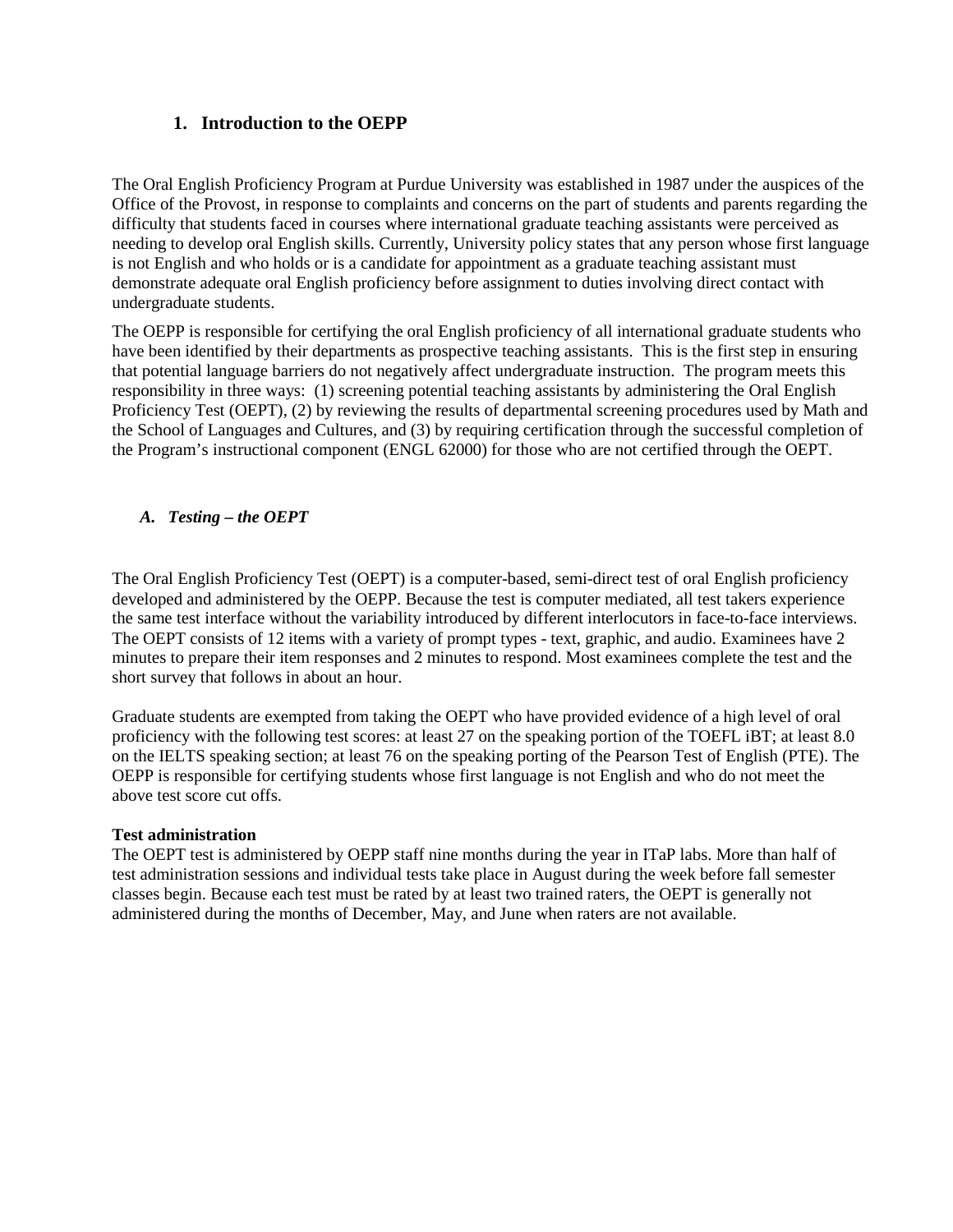| <b>Month</b>           | <b>Test Admin</b><br><b>Sessions</b> | <b>Individuals</b><br><b>Tested</b> |
|------------------------|--------------------------------------|-------------------------------------|
| January                | 2                                    | 34                                  |
| February               | $\overline{2}$                       | 34                                  |
| March                  | 2                                    | 20                                  |
| April                  | $\overline{2}$                       | 33                                  |
| July                   | 3                                    | 23                                  |
| August                 | 24                                   | 247                                 |
| September              | $\overline{2}$                       | 25                                  |
| October                | 3                                    | 34                                  |
| November               | 4                                    | 57                                  |
| 2012<br><b>Totals:</b> | 44                                   | 507                                 |

#### *Table 1: Numbers of OEPT Test administration sessions and individuals tested in 2012*

#### **OEPT Test Rating and Scoring**

Each OEPT test is assigned electronically to at least 2 trained raters who rate individually on the secure OEPP web application. Raters generally spend between 15 and 30 minutes rating each exam. (See page 11 for a short description of rater training.)

The OEPT has a six-point rating scale with three passing scores (60, 55, 50) and three failing scores (45, 40, 35). If the two raters disagree on a score that determines passing, failing, or level 45, a third rater is assigned to rate the exam. About one third of all exams are assigned to third raters. Examinees who pass the test are certified for oral English proficiency. Examinees who fail the test are put on the waiting list for the English 620 course taught in the OEPP. Those who fail but receive a score of 45, considered borderline, may be assigned teaching duties by their department if they concurrently take the English 620 course.

*Table 2: Number of individual test ratings performed by OEPT raters in calendar year 2012*

| Academic<br>period | Number of<br>ratings |
|--------------------|----------------------|
| August 2012        | 605                  |
| Spring 2012        | 294                  |
| Summer 2012        | 53                   |
| Fall 2012*         | 875                  |
| <b>Total 2012</b>  | 1222                 |

\*Fall 2012 includes August numbers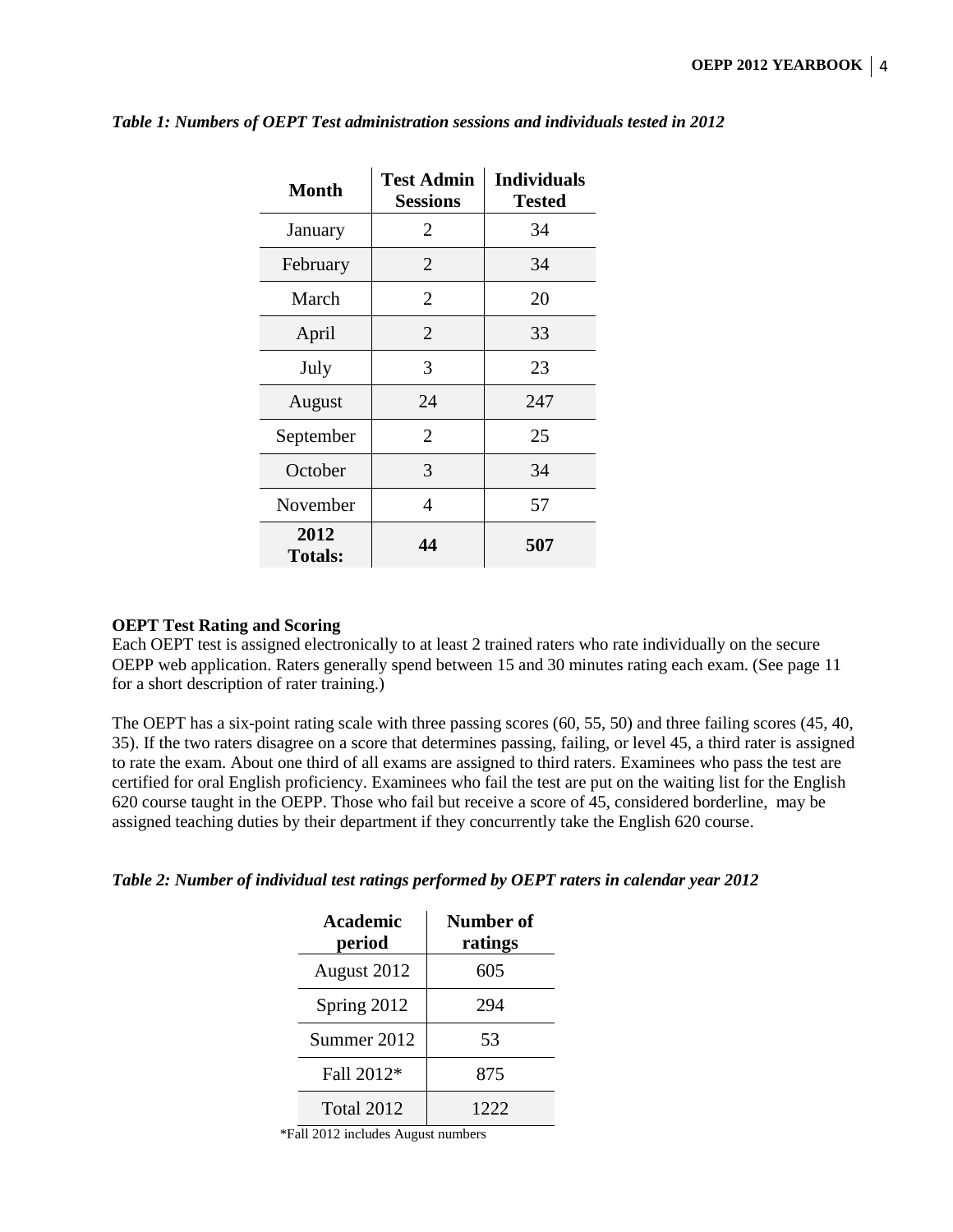| Table 3: Number of students tested with OEPT by College; Number and percent of passing/failing scores |
|-------------------------------------------------------------------------------------------------------|
| for calendar year 2012                                                                                |
|                                                                                                       |

| <b>College</b>                  | <b>Students</b><br><b>Tested</b> | <b>Pass</b>      | Fail       |
|---------------------------------|----------------------------------|------------------|------------|
| Agriculture                     | 29                               | 7<br>24%         | 22<br>76%  |
| Health<br>and Human<br>Sciences | 22                               | 10<br>45%        | 12<br>55%  |
| Education                       | 8                                | $\boldsymbol{0}$ | 8<br>100%  |
| Engineering                     | 213                              | 106<br>50%       | 107<br>50% |
| Graduate<br>School              | 18                               | 8<br>44%         | 10<br>56%  |
| <b>Liberal Arts</b>             | 22                               | 12<br>55%        | 10<br>45%  |
| Management                      | 17                               | 10<br>59%        | 7<br>41%   |
| Pharmacy                        | 16                               | 8<br>50%         | 8<br>50%   |
| Science                         | 127                              | 55<br>43%        | 72<br>57%  |
| Technology                      | 31                               | 18<br>58%        | 13<br>42%  |
| Veterinary<br>Medicine          | $\overline{4}$                   | 3<br>75%         | 1<br>25%   |
| <b>TOTALS</b>                   | 507                              | 237<br>47%       | 270<br>53% |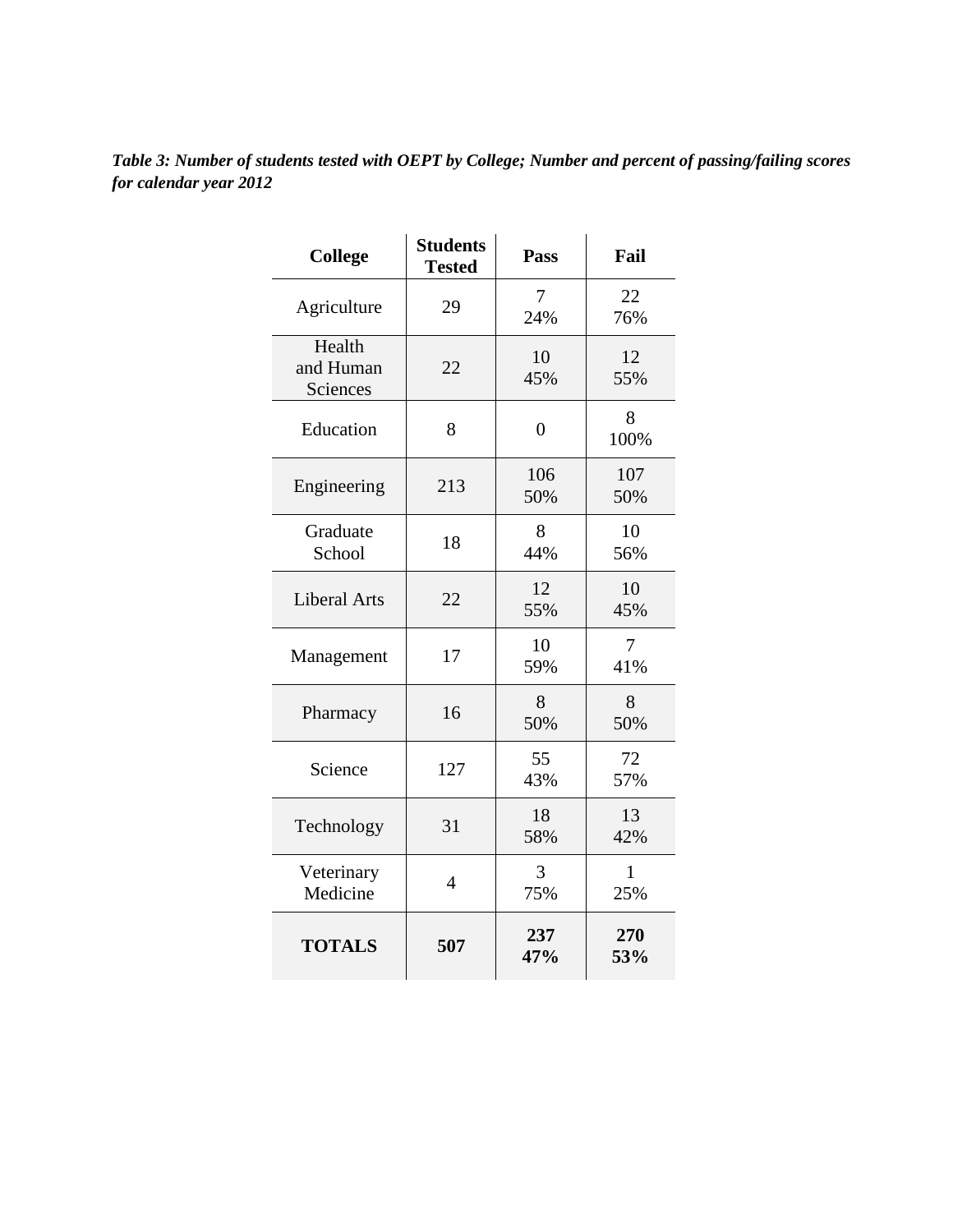| <b>Score Level</b>           | 35  | 40   | 45   | Fail | 50  | 55 | 60  | Pass | <b>Total</b> |
|------------------------------|-----|------|------|------|-----|----|-----|------|--------------|
| Number of<br><b>Students</b> | 40  | 87   | 143  | 270  | 127 | 66 | 44  | 237  | 507          |
| % of total                   | 7.9 | 17.2 | 28.2 | 53.3 | 25  | 13 | 8.7 | 46.7 | 100          |

*Table 4: OEPT score distribution for calendar year 2012*

See Appendix D for test score interpretation and comparison information.

*Table 5: OEPT examinee numbers by country of origin (top 10) for calendar year 2012*

| Country      | <b>Examinees</b> | % of total |
|--------------|------------------|------------|
| China        | 233              | 45.6       |
| India        | 71               | 13.9       |
| South Korea  | 57               | 11.2       |
| Taiwan       | 30               | 5.9        |
| Iran         | 14               | 2.7        |
| Colombia     | 12               | 2.3        |
| Turkey       | 10               | 2.0        |
| Japan        | 6                | 1.2        |
| Thailand     | 5                | 1.0        |
| Egypt        | 4                | 0.8        |
| <b>Total</b> | 442              | 86.6       |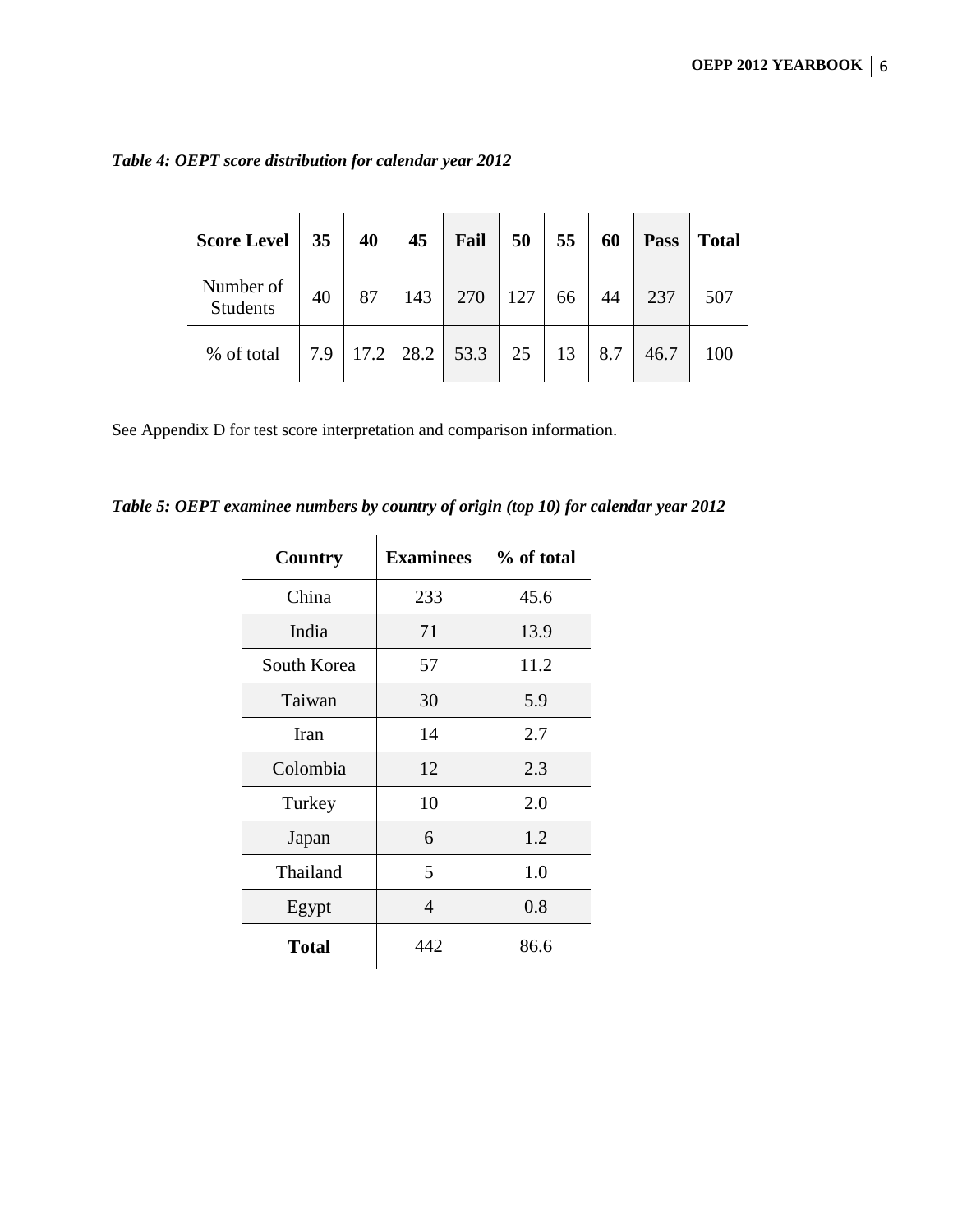#### <span id="page-7-0"></span>*B. Instruction: English 620*

#### **Course enrollment**

Students are enrolled in the ENGL 620 course, Classroom Communication in ESL for Teaching Assistants, at the request of their academic departments. Those students who are most needed to work as teaching assistants in an instructional position receive top priority for the course. Others, such as those with research assistantships or other sources of funding and who are not immediately needed as teaching assistants, are accepted as space permits.

#### *Table 6: Number of students by College enrolled in ENGL 620 course during calendar year 2012*

| <b>College</b>                  | <b>Spring</b><br>2012 | <b>Summer</b><br>2012 | Fall<br>2012   | <b>Total</b><br>2012 |
|---------------------------------|-----------------------|-----------------------|----------------|----------------------|
| Agriculture                     | 9                     | $\mathbf{1}$          | $\overline{2}$ | 12                   |
| Health<br>and Human<br>Sciences | $\tau$                | $\overline{4}$        | $\mathbf{1}$   | 12                   |
| Education                       | $\mathbf{1}$          | $\mathbf{1}$          | $\overline{2}$ | $\overline{4}$       |
| Engineering                     | 18                    | 7                     | 31             | 56                   |
| Graduate<br>School              | $\overline{2}$        | $\overline{0}$        | 3              | 5                    |
| <b>Liberal Arts</b>             | 5                     | $\overline{0}$        | $\mathbf{1}$   | 6                    |
| Management                      | 6                     | $\overline{0}$        | $\mathbf{1}$   | $\overline{7}$       |
| Pharmacy                        | $\mathbf{1}$          | $\overline{0}$        | 8              | 9                    |
| Science                         | 29                    | 6                     | 34             | 69                   |
| Technology                      | $\mathbf{2}$          | $\overline{2}$        | $\overline{4}$ | 8                    |
| Veterinary<br>Medicine          | $\overline{0}$        | $\overline{0}$        | $\overline{0}$ | $\overline{0}$       |
| <b>TOTALS</b>                   | 80                    | 21                    | 87             | 188                  |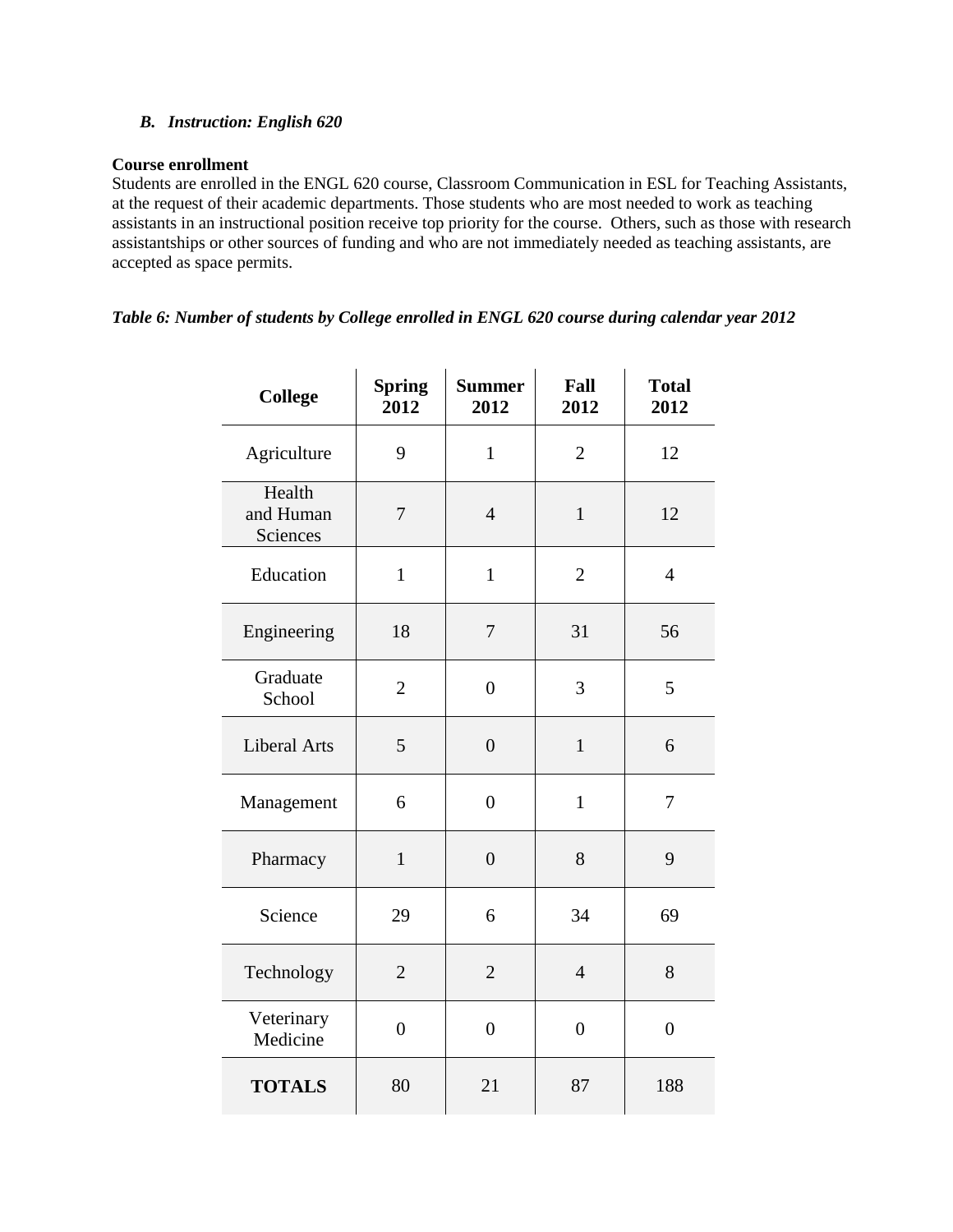#### **Brief description of ENGL 620 course**

ENGL 620, a five credit-hour course designed, taught, and administered by OEPP staff, helps students develop skills for effective presentation and interpersonal communication for a variety of professional contexts. Students are taught skills for negotiation of meaning, paraphrasing, non-verbal communication, question and answer, as well as compensatory strategies. There are generally 10 sections of the course offered each fall and spring semester. A few summer course sections are offered when funds are available. A Professional Development (PD) section is offered in the spring semester when funding is available; this section is reserved for students who are already certified, to help them prepare for professional activities such as conference presentations and job interviews. In 2012 both the PD section as well as three summer course sections of ENGL 620 were offered.

There are two instructional components to ENGL 620: the classroom component and the tutorial component. Each class session is two hours in length and class meets twice a week. Students meet individually with the classroom instructor for thirty minutes each week, and each student also meets for fifty minutes each week with a tutorial instructor for one-on-one instruction

#### **ENGL 620 Assessments and Evaluation**

Instructors and individual students begin the semester by reviewing the student's OEPT test recording and discussing individual goals. These goals are finalized at midterm and instructors indicate at that time whether or not the student is making progress. Throughout the semester, students are evaluated during a series of classroom presentation assessments and face-to-face conversational interaction assessments. Progress made in the performance assessments and towards the midterm goals is reviewed at the end of the semester. The course grade is Satisfactory/Unsatisfactory but is distinct from English certification. That is, a student may receive a grade of Satisfactory for the course but not be certified in English.

#### **Certification recommendations at the end of the ENGL 620 course**

Each student's two instructors (classroom and tutorial) make English certification recommendations to the Director of the OEPP. The Director reviews student portfolios which include videos of performance assessments, and makes the final English certification decisions. Most students who take ENGL 620 are certified after one semester of the course, but some are required to repeat the course a second, or in some cases a third time before being certified for oral English proficiency. Although it is rare, some students are not certified after three semesters of the course, the maximum number of semesters allowed. About 21% of ENGL 620 students who took the course in 2012 were recommended to repeat the course.

#### **Instructor course evaluations**

ENGL 620 Instructors routinely receive high ratings from students in their course sections.

*Table 6: Average overall scores awarded by ENGL 620 students on university course and instructor evaluations, out of 5 possible points*

|             | Rate<br><b>Classroom</b><br><b>Instructor</b> | Rate<br><b>Course</b> | Rate<br><b>Tutorial</b><br><b>Instructor</b> | Rate<br><b>Tutorial</b><br><b>Course</b> |
|-------------|-----------------------------------------------|-----------------------|----------------------------------------------|------------------------------------------|
| Spring 2012 | 4.7                                           | 4.6                   | 4.8                                          | 4.7                                      |
| Fall 2012   | 4.5                                           | 4.7                   | 4.7                                          | 4.6                                      |

See Appendix A for a sample of students' written comments from ENGL 620 course evaluations in 2012, and Appendix B for a list of all ENGL 620 Instructors in 2012.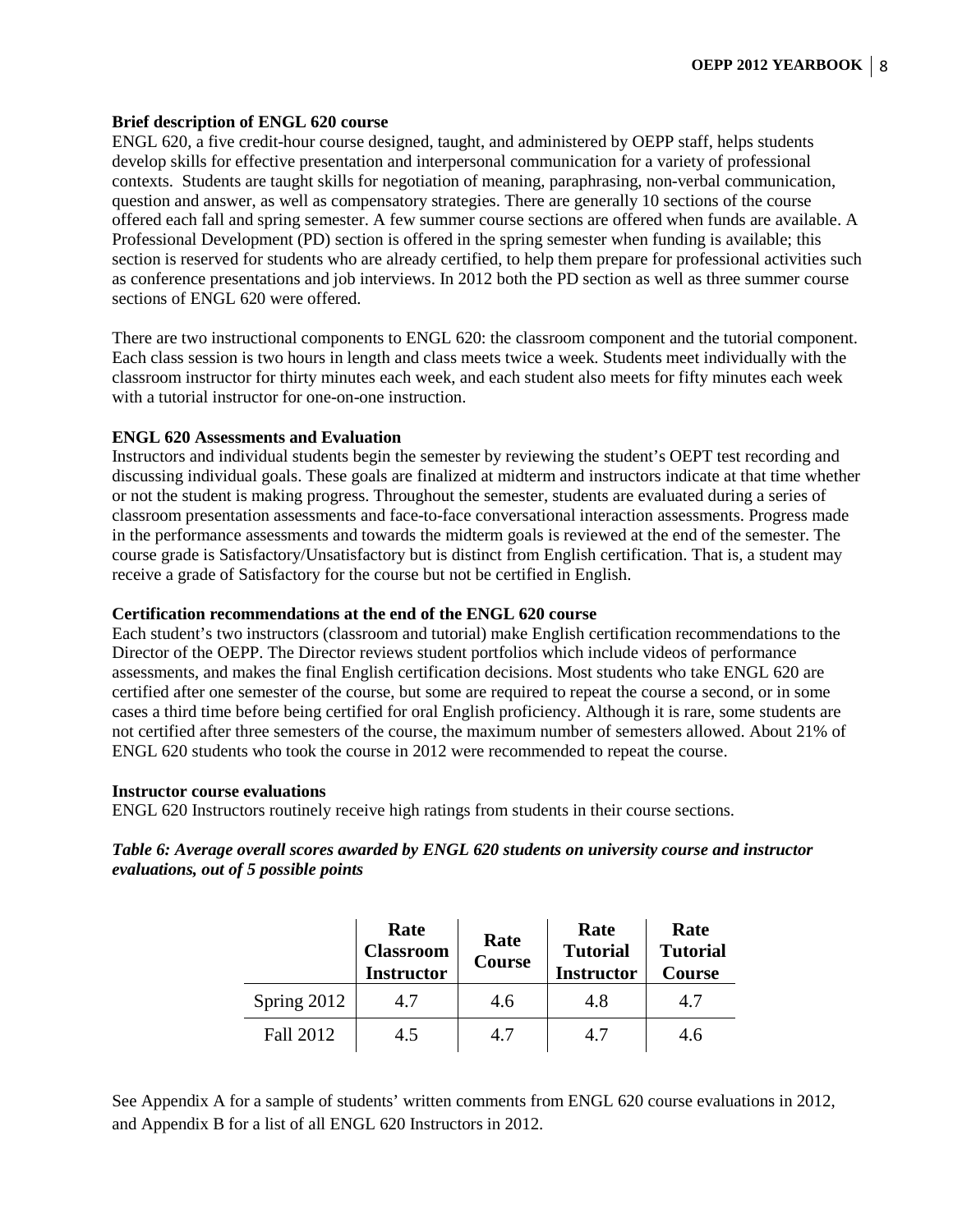# **2. OEPP Facilities and Web Presence**

#### <span id="page-9-1"></span><span id="page-9-0"></span>*A. OEPP Offices, Classroom, and Testing Labs*

The OEPP offices are located on the 8<sup>th</sup> floor of Young Hall. In addition to staff offices there are two mini ITaP instructional labs, a small library for OEPP staff use and student tutorials, a conference room that is shared with other programs on the  $8<sup>th</sup>$  floor, a 'breakout room' for small group work, and a reception and waiting area. English 620 classes meet next door in the basement of the Krannert building. OEPT tests are administered in Stanley Coulter ITaP labs.

# <span id="page-9-2"></span>*B. OEPP Website and OEPP Web App*

The OEPP website located at<http://www.purdue.edu/oepp/> provides an overview of the OEPP, the OEPT, and the ENGL 620 course with information targeted for graduate students, departmental liaisons, faculty, and undergraduate students. The Resources menu includes links to community ESL resources and information for prospective ENGL 620 TA Instructors.

The OEPP secure web application allows OEPP staff to register examinees for the OEPT; assign raters to OEPT tests; rate tests; view the test score data base; and retrieve test score, survey and rating reports. Departmental liaisons log on to access the departmental score reports and retrieve student scores.

#### <span id="page-9-3"></span>*C. The OEPT Practice Test Website*

All prospective OEPT examinees are asked to take the OEPT Practice Test at least once before taking the OEPT. The OEPP website provides a link to the OEPT Practice Test page at [http://oepttutorial.org/Default.aspx?p=test.](http://oepttutorial.org/Default.aspx?p=test) There are two versions of the Practice Test which are available for anyone to download. In 2012, the OEPT Practice Tests were downloaded 990 times.

Items on the Practice Tests are taken from earlier versions of the OEPT, and the test format is identical to that of the current OEPT. Practice test takers may record, save, and review their test responses. The OEPT rating scale with descriptions of response characteristics associated with different score levels is also available on the site, along with OEPT sample responses consisting of test response recordings of two examinees who passed the test.

The OEPT Practice Test page also has links to the OEPT Video Orientation which introduces viewers to Purdue, its policies about international teaching assistants, and the OEPT. There are also video clips of graduate students talking about life and study at Purdue, and a contact form for users to report technical difficulties or ask questions directly to the OEPP.

Watching the orientation videos, listening to the sample recordings, and taking the practice tests are activities intended to help examinees understand the context of the OEPT, the format of the test, and the types of speaking and listening skills test takers will need in order to pass the test.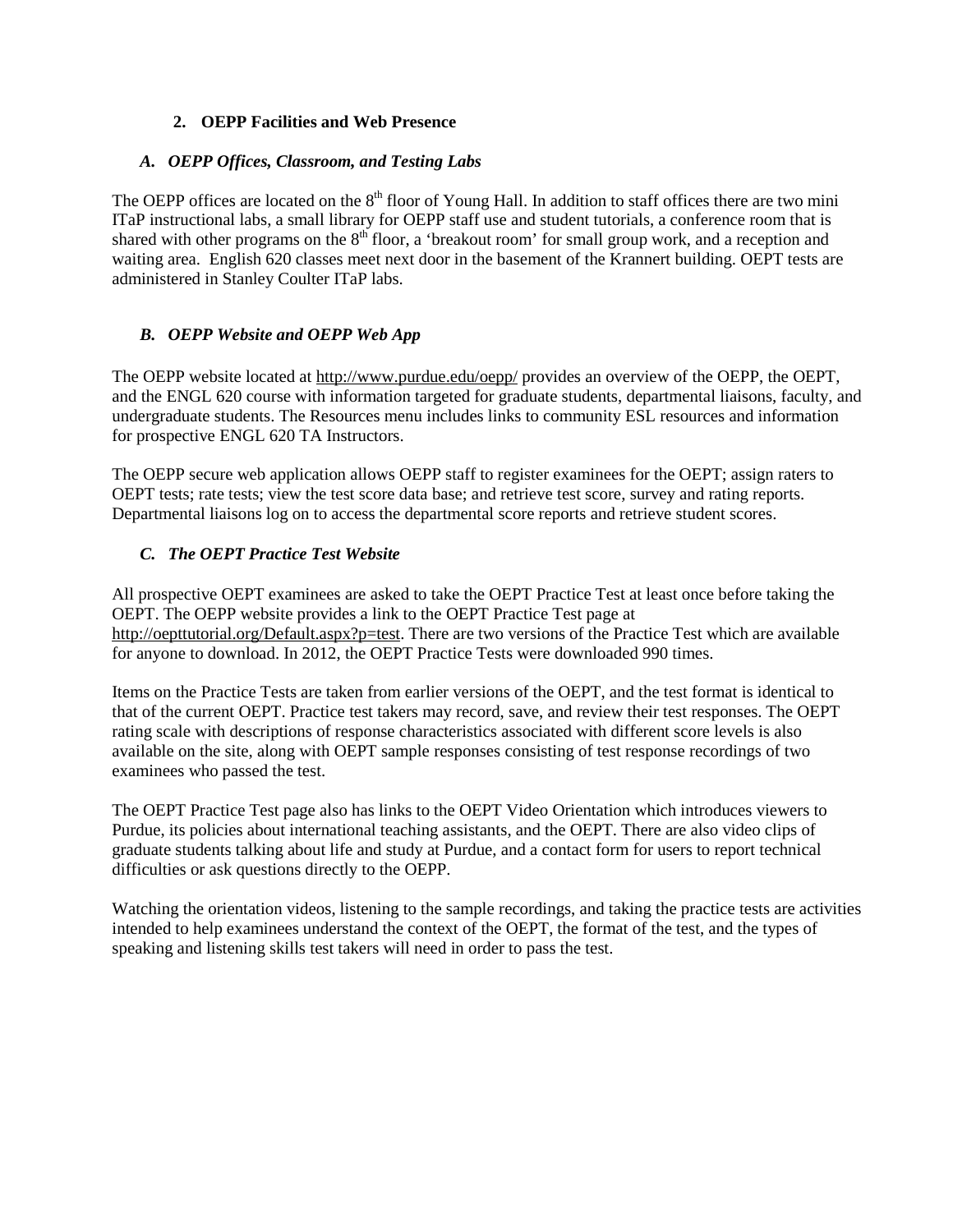#### **3. OEPP Staff Positions**

#### <span id="page-10-0"></span>**Director:** April J. Ginther, Ph.D., Associate Professor of English

#### **Program Coordinator:** Jennifer Redden, Administrative/Professional

The Program Coordinator handles many of the details of what occurs after a student takes the OEPT, such as managing the ENGL 620 course waiting list, preparing the ENGL 620 course schedule, and assisting departments with registering their students for the class. Departments also work with Jennifer when completing the ITA (International Teaching Assistant) Verification Report each semester.

#### **Testing Coordinator:** Nancy L. Kauper, Ph. D., Administrative/Professional

The Testing Coordinator is responsible for supervision of testing assistants, administration of the OEPT test, test rating and scoring, rater training, reporting of test and rater statistics, creation of technical reports associated with the OEPT test, and maintenance of the OEPT test program, OEPT data bases, and OEPP web app. As a former instructor, curriculum developer and mentor teacher for the OEPP, Nancy also consults on ENGL 620 instructional matters and English certification decisions.

#### **Program Secretaries:** Nina Barron-Burke, Donna C. Baker

The Program Secretaries are the front line of the OEPP, performing a myriad of tasks that keep the program running smoothly. They work directly with departmental liaisons to register international graduate students for the OEPT test. They also help manage the OEPP volunteer program for undergraduate volunteers. Located in the reception area of the OEPP, the program secretaries provide support to the director and assist ENGL 620 students and instructors, as well as visitors to the OEPP, on a daily basis.

#### **Testing Assistants:** Xun Yan, Suthathip 'Ploy' Thirakunkovit

Testing Assistants are graduate TAs with a professional interest in language testing who assist with OEPT test administration, OEPT statistical analysis and research, data base maintenance, OEPP technology, and special projects.

#### **Classroom Instructors/OEPT Test Raters**

All Classroom Instructors during the 2012 academic year were graduate student TAs from doctoral programs in English, Linguistics, Comparative Literature, and Curriculum & Instruction. In addition to teaching the classroom component of the course, English 620, *Classroom Communication in ESL for Teaching Assistants*, classroom instructors conduct weekly half-hour conferences with each of the 8 students in their course section which allows them to tailor instruction to individual needs. Classroom instructors are also OEPT test raters and must complete an initial 20-hour rater training program and an apprenticeship of several months in order to be certified as trained OEPT raters. Both trained and apprentice raters complete monthly rater training assignments, participate in monthly group rater training sessions, and rate OEPT tests every month that the test is administered.

#### **Tutorial Instructors**

All but one of the Tutorial Instructors during the 2012 academic year were graduate student TAs from programs in Speech, Language and Hearing Sciences; Linguistics; Second Language Studies/ESL; and Communication. Tutorial instructors work one-on-one every week for 50 minutes with each of the 8 students in their course section. Typically, tutors work with students on areas such as pronunciation, intonation, fluency, vocabulary and grammar, depending on the needs of individual students.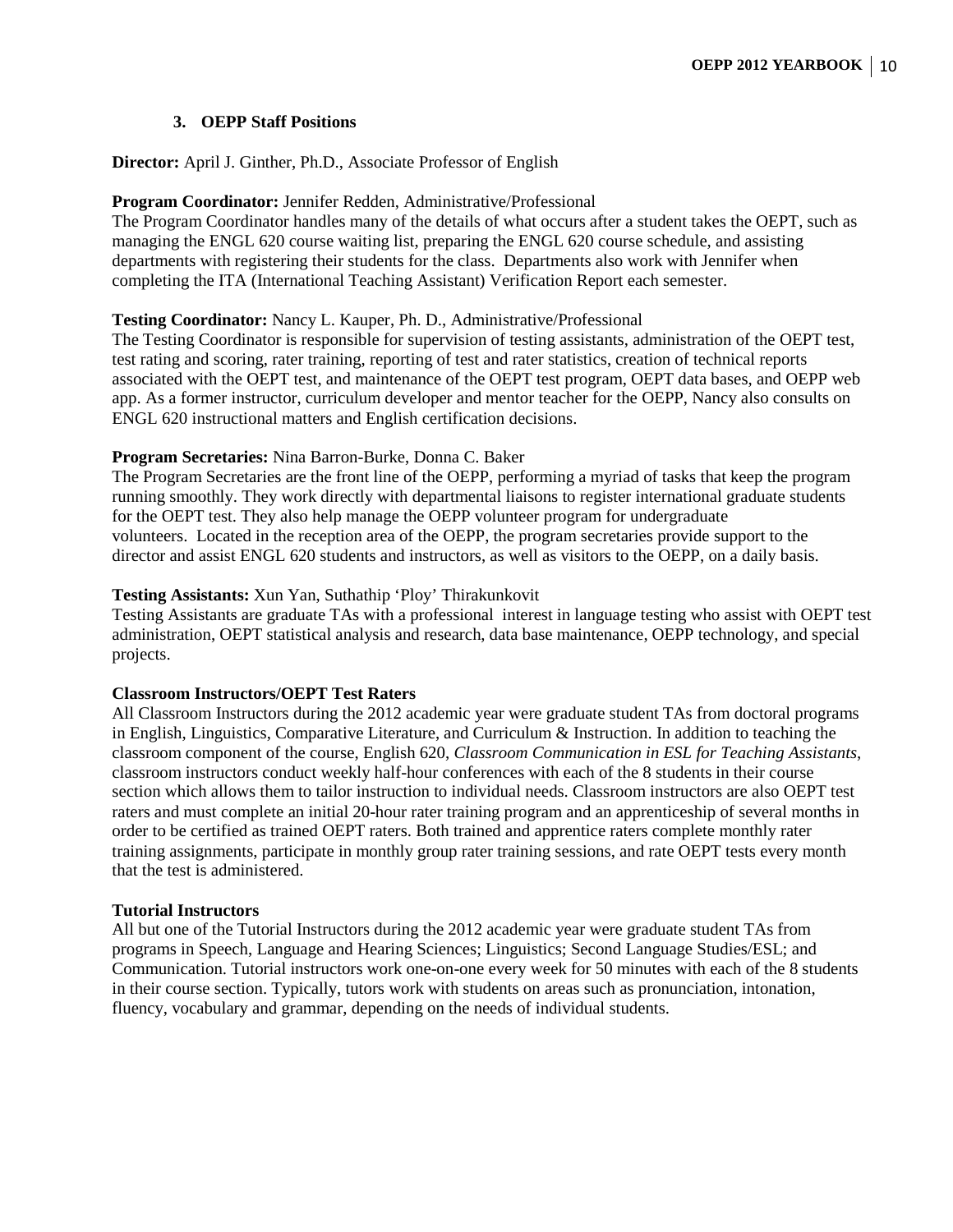#### **Mary Gitzen**

Sadly, we lost our long-time colleague, Mary Gitzen, in 2012. Mary started her career with the OEPP as a graduate teaching assistant in the late 1990s. After receiving her PhD in English in the spring of 2002, Mary continued her work in the OEPP as a lecturer. With a reputation as an excellent ESL tutor, she also privately tutored many Purdue students and faculty over the years. Mary was an excellent teacher, mentor, colleague, and friend, and is greatly missed.

See Appendix B for a list of all OEPP Staff in 2012.

#### **4. Engagement/Collaboration/Discovery/Professional Development/Recognition**

#### <span id="page-11-1"></span><span id="page-11-0"></span>*A. OEPP Undergrad Volunteer Program*

The OEPP has established a unique undergraduate volunteer program that helps prepare international teaching assistants (ITAs) to become effective instructors at Purdue University and gives undergraduate students a voice in the preparation of their future TAs. The program also provides opportunities for international graduate students and Purdue undergrads to become familiar with each other and learn about grad and undergrad student culture. Volunteer opportunities include participation in classroom presentations and conversation roundtables.

An important component of the ENGL 620 course, *[Classroom Communication in ESL for Teaching](http://www.purdue.edu/oepp/engl62000/index.html)  [Assistants](http://www.purdue.edu/oepp/engl62000/index.html)*, is the series of 3 or 4 presentations prepared and presented by students. These presentations give students practice speaking English in front of an audience. To make this exercise as realistic and beneficial as possible, we ask Purdue undergraduates to play the part of students in class. Volunteers observe two presentations in a 50-minute class period, take part in Q&A during the presentations, and complete a [brief](http://www.purdue.edu/oepp/documents/UGpresentationevaluation.pdf)  [written evaluation](http://www.purdue.edu/oepp/documents/UGpresentationevaluation.pdf) for each presenter. These evaluations are reviewed by the ENGL 620 instructors who share the information with their students.

Undergraduate volunteers are also needed each semester to participate in conversation roundtables in the ENGL 620 class. During these informal activities, advertised as' Cookies & Conversation', undergraduates from all language backgrounds are invited to come and enjoy an hour of light refreshments, friendly conversation and the opportunity to learn more about fellow Purdue students from around the globe. ENGL 620 students may ask undergrads about American undergraduate college life and what students think are the characteristics of a good instructor. Undergrads may ask about the international grad students' home cultures and experiences as grad students at Purdue. These roundtables give the international students in ENGL 620 the opportunity to practice speaking English in a comfortable setting.

|  | Table 7: OEPP Undergraduate volunteer program numbers and hours volunteered |  |
|--|-----------------------------------------------------------------------------|--|
|  |                                                                             |  |

|                         | Spring<br>2012 | Fall<br>2012 | Total<br>2012 |
|-------------------------|----------------|--------------|---------------|
| Number of<br>volunteers | 834            | 1004         | 1838          |
| Hours<br>volunteered    | 1134           | 1175         | 2309          |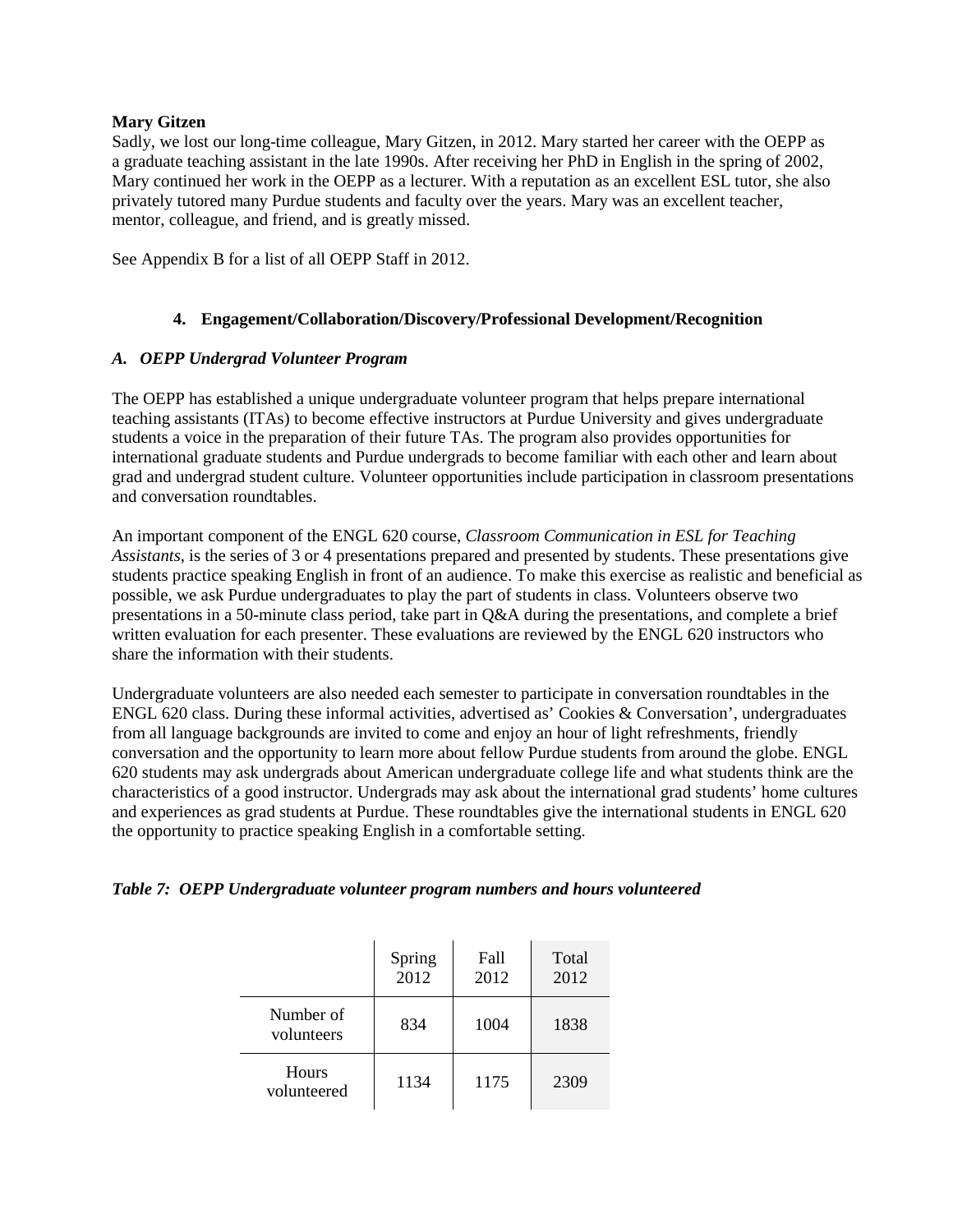Some Purdue faculty and instructors offer incentives to their undergraduates to volunteer in the OEPP, such as extra credit or community service credit. Participation by faculty in this way is greatly appreciated by the OEPP and accounts for the success of our volunteer program. Faculty [refer undergraduate students to the](http://www.purdue.edu/oepp/volunteer/undergrad/index.html)  [OEPP website](http://www.purdue.edu/oepp/volunteer/undergrad/index.html) where students may learn more about the volunteer opportunities available to them and sign up online at <http://www.purdue.edu/oepp/volunteer/undergrad/index.html>

Anyone wishing to make their undergraduate students aware of this opportunity may contact the OEPP for more information a[t oepp@purdue.edu.](mailto:oepp@purdue.edu) If desired, an OEPP staff member can visit classes to present a 5 minute PowerPoint presentation on the OEPP volunteer program. We are also able to supply fliers or bookmarks for students that list the OEPP Web address and contact information.

# <span id="page-12-0"></span>*B. OEPP Departmental Liaisons*

The OEPP serves all departments on campus. Each department or program on campus that employs international graduate students as teaching assistants has a faculty or staff member who has been appointed their department's liaison to the OEPP, usually a graduate administrator, secretary, or advisor. Liaisons are the link between the OEPP and the international graduate students needing our services. The OEPP staff works through the departmental liaison on all administrative matters rather than directly with students. OEPP Departmental Liaisons are responsible for:

- Serving as their program's resource person on the university's policy on the hiring of international graduate students;
- Serving as their graduate program's primary contact with the OEPP;
- Scheduling prospective TAs for the Oral English Proficiency Test (OEPT);
- Confirming the OEPT test date, time, and location with their scheduled students;
- Informing students of the need to take the OEPT Practice Test prior to taking the OEPT;
- Retrieving students' OEPT scores (and/or post-course certification results) and storing this information with other student records;
- Identifying students who should be enrolled in the OEPP's course, ENGL 62000, *Classroom Communication in ESL for Teaching Assistants*;
- Ensuring that all non-native-English-speaking graduate students who are appointed to teaching assistant positions involving the direct instruction of undergraduates have been certified for oral English proficiency;
- Completing the ITA Verification Report each fall and spring;
- Assisting the OEPP with any other matters involving the international graduate students in their program.

See Appendix C for a list of OEPP's Departmental Liaisons during calendar year 2012.

# <span id="page-12-1"></span>*C. ITaP Support*

ITaP's Enterprise Applications group, supervised by Pat Wilson, supports the Oral English Proficiency Test and the OEPP secure web application. In 2012 OEPP staff met regularly with Judy Rantz, their liaison from ITaP Enterprise, to collaborate on keeping the OEPT test and OEPP web application current.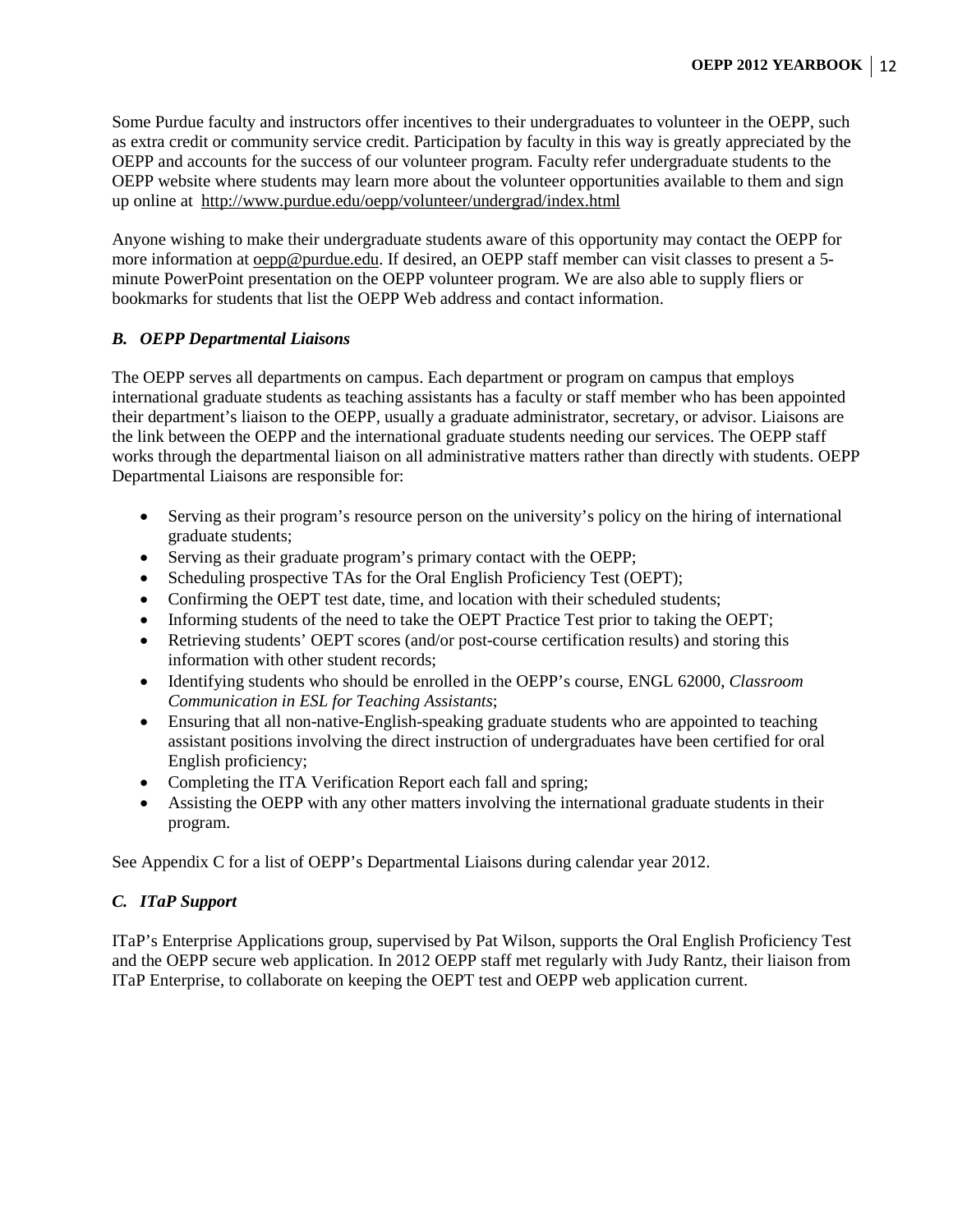#### <span id="page-13-0"></span>*D. OEPP Staff Presentations, Lectures and Talks in 2012*

*Teachers of English to Speakers of Other Languages Convention. Philadelphia, PA. March 2012.* McIntosh, Kyle, et al. "'Cherish city-cherish': Linguistic landscapes as pedagogical tool in EFL settings."

Pelaez-Morales, Carolina, Tony Silva, Crissy McMartin-Miller, and Mei Hung Lin. "Scholarship on L2 writing in 2011."

- *Georgetown University Round Table on Language and Linguistics. Washington, D.C. March 2012.* Ginther, April & Soohwan Park. "Temporal measures of L2 English."
- *Central States Communication Association Conference. Cleveland, OH. March 2012.* Spinetta, Christine. "Finding voice together: Exploring the intersection of social networking, an activist community, and social support."
- *American Educational Research Association Annual Meeting. Vancouver, BC. April 2012.* Burke, April. "Examining the relationship between English proficiency and NCLB test performance." Poster presentation.
- *West Virginia Teachers of English as a Second Language Conference. Inwood, WV. April 2012.* Iddings, Josh, et al. "Grammatical metaphor and the language of science."
- *Purdue Graduate Symposium on Second Language Studies and ESL. West Lafayette, IN. April 2012.* Atilgan, Aylin & Beril T. Arik. "English in Turkey: A sociolinguistic profile."

Cheng, Lixia. "Chinese EFL learners' spoken performance of requests."

Jayne, Veronica. "An analysis of the interaction between international and American participants of a blog."

McIntosh, Kyle, Tyler Johnson, & Beril T. Arik. "The ecology metaphor in interdisciplinary studies, in SLS, and in the language classroom."

- *Central States Communication Association Conference. Kansas City, KA. April 2012.* Spinetta, Christine. "Panelist for the Panel: When will my mentor appear? Exploring ideas for mentoring diverse students." *"*Communicating group theory: With community anything is possible."
- *U of Gothenburg Special Topics in Testing and Assessment Speaker Series. Gothenburg, Sweden. May 2012.* Ginther, April. "Purdue's Oral English Proficiency Test." Invited Guest Lecture.
- *International Communication Association Conference. Phoenix, AZ. May 2012.* Spinetta, Christine. "Changing the collective by chance: An examination of the unintended effects of health communication campaigns at the societal level."
- *International Writing Across the Curriculum Conference, Savannah, GA. June 2012.* McIntosh, Kyle. "WAC and WE: Expanding awareness of World Englishes in Writing Across the Curriculum programs."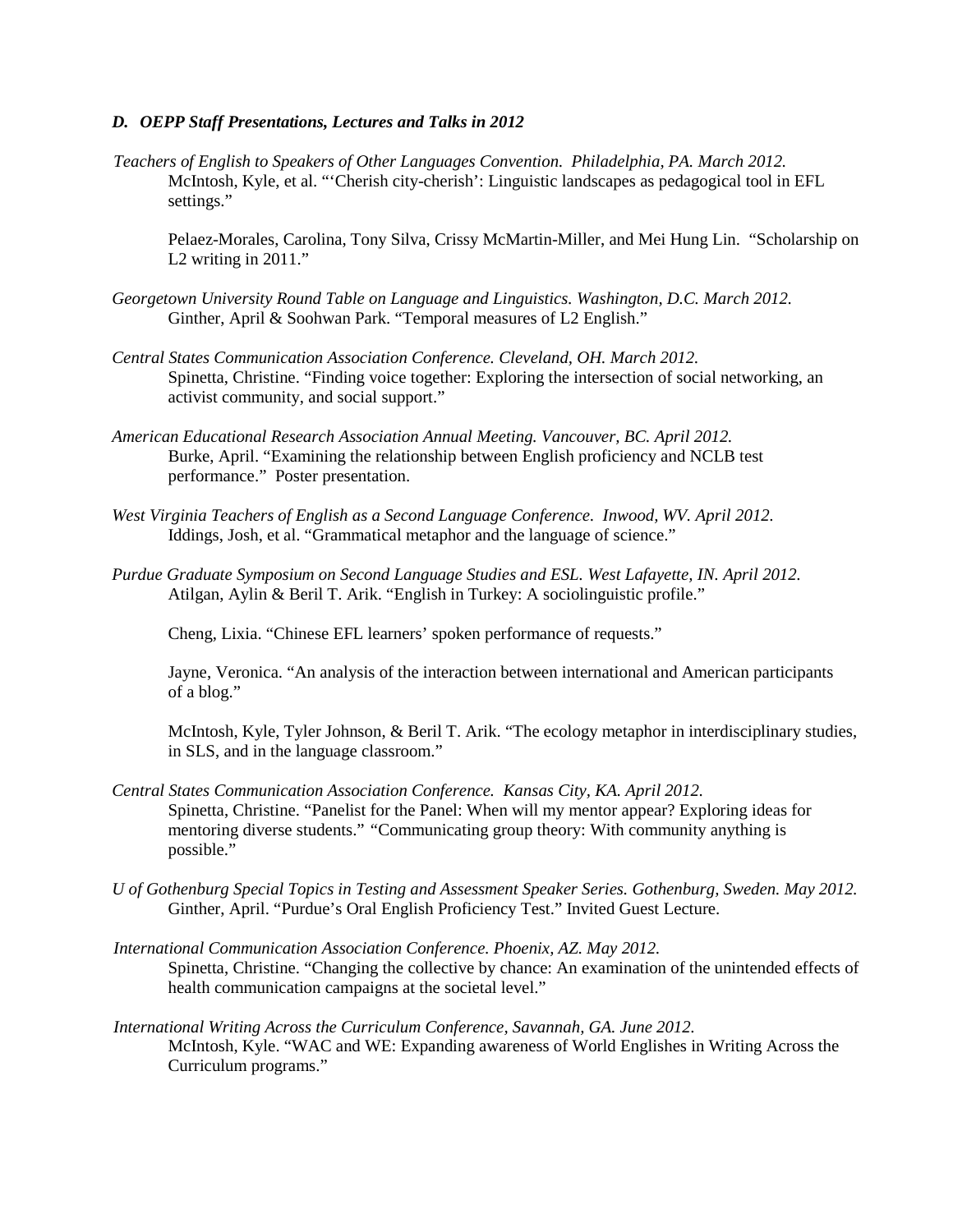- *Pronunciation in Second Language Learning and Teaching. Vancouver, BC. August 2012.* Ginther, April. "Measuring characteristics of spoken English: Roundtable on pronunciation assessment." Invited Featured Speaker.
- *Conference on Intercultural Rhetoric and Discourse, Indianapolis, IN. August 2012.* McIntosh, Kyle. "Submission guidelines for international applied linguistics journals: An analysis of a 'throwaway genre.'"
- *International Conference Dedicated to Linguistic Impoliteness and Rudeness. Urbana, IL. August 2012.* Cheng, Lixia. "Effects of pragmatic task features, English proficiency, and learning setting on Chinese ESL/EFL learners' spoken performance of English requests." Poster Presentation.
- *Symposium on Second Language Writing, West Lafayette, IN. September 2012.* Jayne, Veronica. "Blogging practices and perceptions of a freshman writing class."

McIntosh, Kyle, et al. "Expanding graduate education in second language writing: Perspectives from five recent PhD candidates."

Pelaez-Morales, Carolina. "Conventional wisdom: Testing the ESL bias in L2 writing literature."

*Midwest Association of Language Testers. Urbana, IL. October 2012.* Cheng, Lixia. "Task difficulty in ESL/EFL speaking performance of requests."

Yan, Xun, SuthathipThirakunkovit, & Nancy Kauper. "A survey of test-taker feedback on a local oral English proficiency test."

*Indiana Teachers of English to Speakers of Other Languages. Indianapolis, IN. October 2012.* Burke, April. "Indiana's growth model: Will it work for English learners?"

Atilgan, Aylin & Harris Bras. "L2 writing programs and support in Indiana higher education."

*Purdue English as a Second Language/2nd Language Studies Speaker Series. West Lafayette, IN. 2012.* Ginther, April. "Validating Language Tests." February 2012.

Haugen, Mark, & Atsushi Fukada. "Speak Everywhere: A technology-based solution for out-of-class oral practice." September 2012.

McIntosh, Kyle. "ELT professionals publishing in international applied linguistics journals: The case of mainland China." November 2012.

Cheng, Lixia. "Investigating task difficulty in ESL/EFL speaking assessment: The effect of pragmatic task features on response latency." November 2012.

- *National Communication Association Conference. Orlando, FL. November 2012.* Spinetta, Christine. "Cyber vetting: It is time to put your profiles on lockdown!"
- *EDPS 531: Intro to Measurement and Evaluation. Purdue, West Lafayette, IN. November 2012.* Burke, April. "Testing and assessing English learners." Invited Speaker
- *EDPS 611: School Counseling Seminar. Purdue, West Lafayette, IN. November 2012.* Burke, April. "Meeting federal regulations and English learners' needs." Invited Speaker.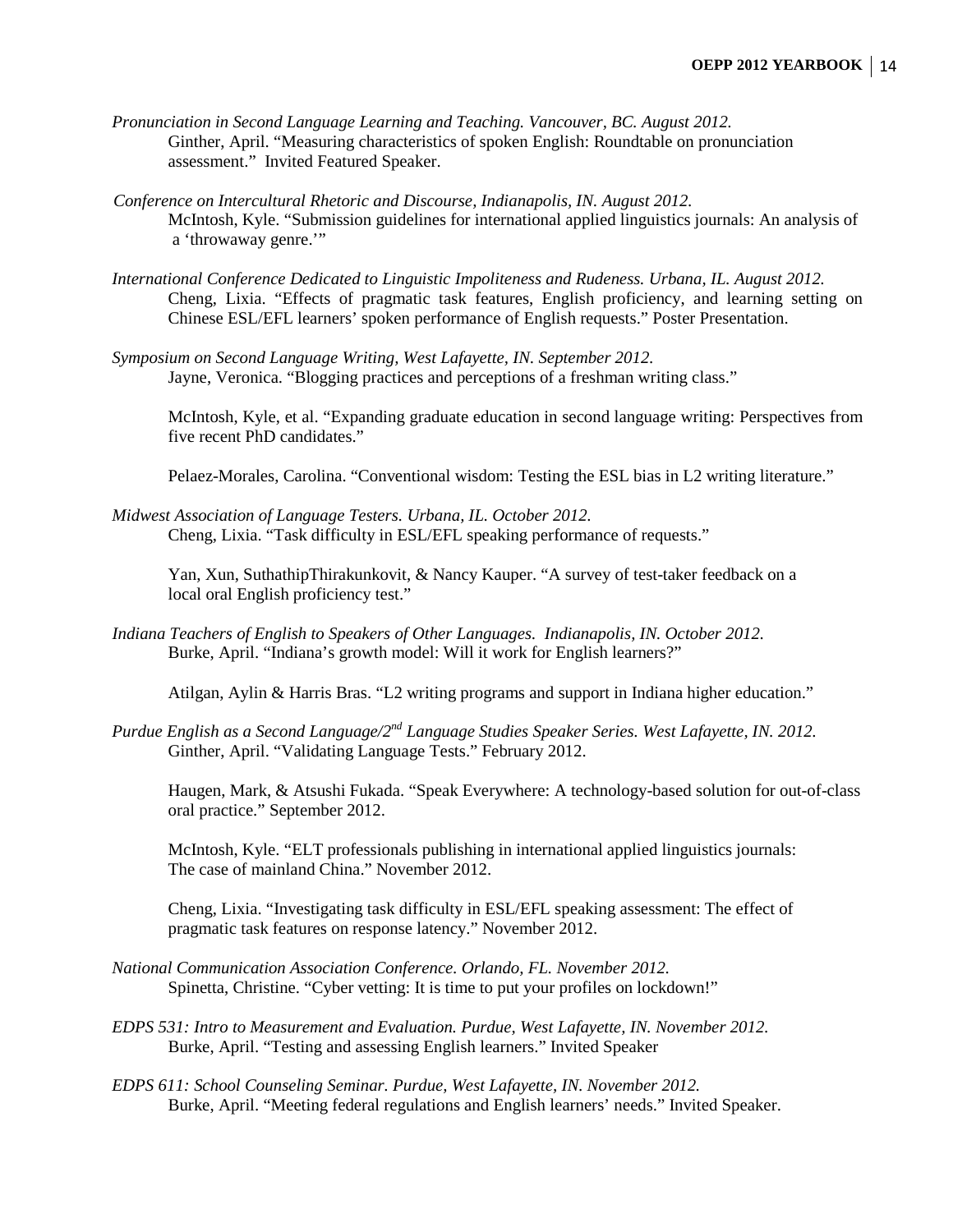#### <span id="page-15-0"></span>*E. OEPP Staff 2012 Publications*

- Burke, April. & Luciana de Oliveira. (2012). Educational policies in the United States and implications for English learners (Políticas educacionais nos Estados Unidos e suas Implicações para aprendizes de inglês). *Revista Brasileira de Linguística Aplicada (Brazilian Journal of Applied Linguistics), 12*(2), 311-329*.*
- Burke, A. (2012). [Review of the book *Applied linguistics and primary school teaching*]. *Teachers College Record*, Date Published: February 23, 2012. [http://www.tcrecord.org](http://www.tcrecord.org/) ID Number: 16713.
- Ginther, April. (2012). [Review of the book *Practical Language Testing* by Glenn Fulcher (2010). Hodder Education]. *Applied Linguistics.*
- Ginther, April, and Cathy Elder. *A comparative investigation into understandings and uses of TOEFL iBT & IELTS in the United States and Australia: A case study of two university contexts,* Draft Final Report, 100 pages, submitted to the Educational Testing Service, December, 2012.
- Kauper, Nancy. (2012. Professional development skills for International Teaching Assistant training courses. *Conference proceedings of MIDTESOL 2011.* http://www.midtesol.org/midtesol/index .php?option=com\_docman&task=doc\_download&gid=96&Itemid=63

#### <span id="page-15-1"></span>*F. OEPP Staff Doctoral Dissertations Completed in 2012*

- Cunningham, Aliel. *Investigating the holistic measures of speech prosody*. Spring 2012. April Ginther, Committee Member.
- Hitz, John. *Study of the influence of first language transfer on the acquisition of English relative clauses.* Spring 2012. April Ginther, Committee Member.
- Kauper, Nancy. *Development and implementation of an ESL classroom assessment of face-to-face conversational interaction skills*. Spring 2012. April Ginther, Committee Chair.

#### <span id="page-15-2"></span>*G. OEPP Staff Doctoral Dissertations in Progress in 2012*

Allen, Matthew. Dept. of English, Second Language Studies/ESL. April Ginther, Committee Member.

- Burke, April. Dept. of Curriculum and Instruction, Literacy and Language Education. April Ginther, Committee Co-Chair.
- Cheng, Lixia. Dept. of English, Second Language Studies/ESL. April Ginther, Committee Chair.
- Iddings, Joshua. Dept. of Curriculum and Instruction, Literacy and Language Education.

Jayne, Veronica. Dept. of English, Second Language Studies/ESL. April Ginther, Committee Member.

- Koppy, Kate. Comparative Literature.
- McIntosh, Kyle. Dept. of English, Second Language Studies/ESL.
- Mishima, Masakazu. Dept. of English, Second Language Studies/ESL. April Ginther, Committee Member.

Spinetta, Christine. Dept. of Communication.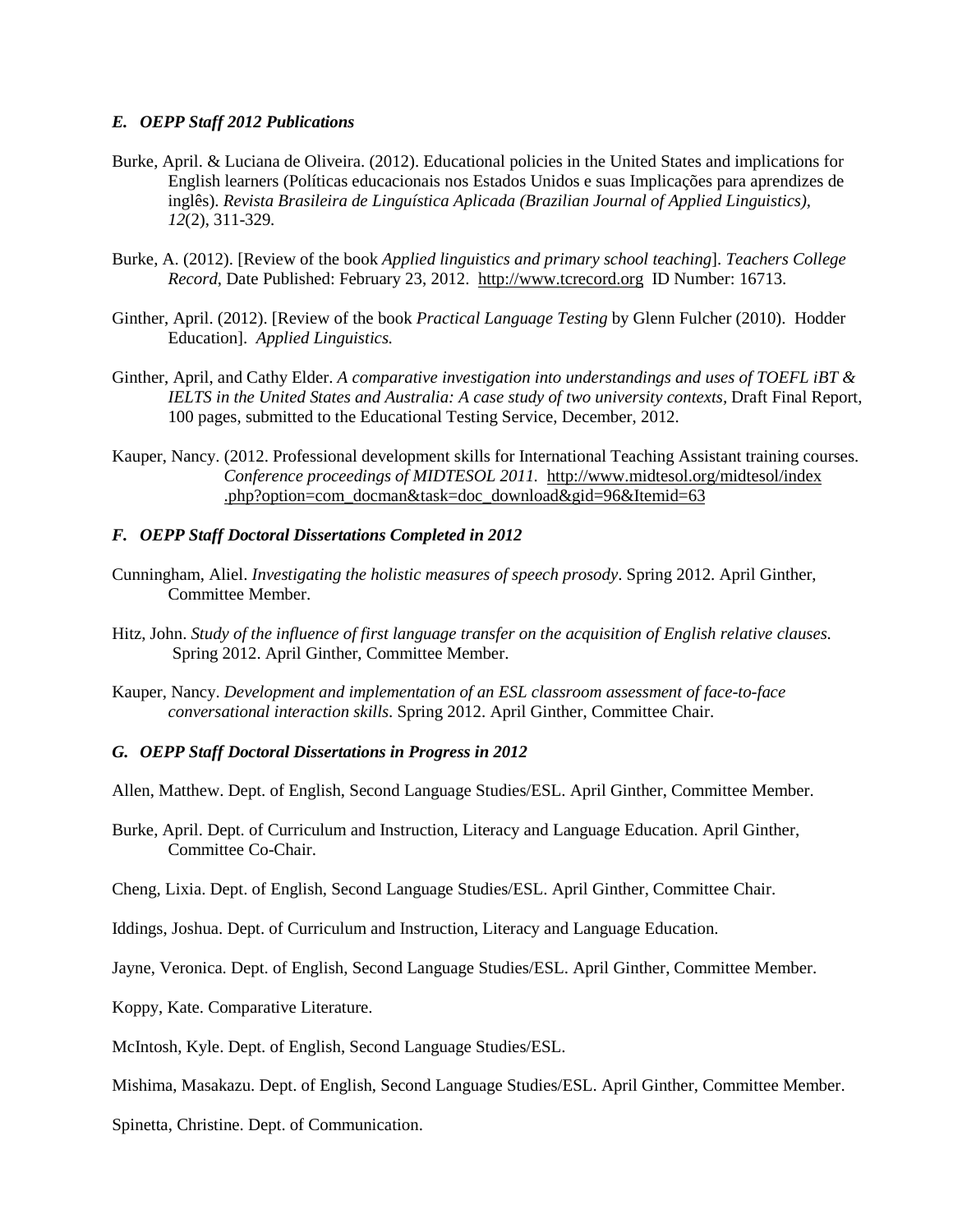#### <span id="page-16-0"></span>*H. OEPP Staff Professional Appointments, Committees, Grants, Awards 2012*

Cheng, Lixia. Doctoral Dissertation Grant, The International Research Foundation for English Language Education, 2012. Small Grants for Doctoral Research in Second or Foreign Language Assessment, The ETS TOEFL Grants and Awards Committee, 2012.

Ginther, April. Co-editor, *Language Testing*, (2012-2017).

- Ginther, April. Graduate Admissions Committees for Linguistics and English ESL/SLS. College of Liberal Arts Senate. University Senate Steering and Student Affairs Committees. Graduate School Enrollment Committee.
- Pelaez-Morales, Carolina. Purdue University Research Foundation Graduate School Summer Research Grant, Summer 2012. Graduate School Incentive Grant for Applying for a Competitive Fellowship, 2012.
- Spinetta, Christine. Top Presentation [First place], Great Ideas for Teaching (GIFTS) Division, National Communication Association, 2012. Purdue Service Learning Grants, 2012.

#### <span id="page-16-1"></span>*I. Visiting Scholar*

In September 2012 the OEPP welcomed a visiting scholar from Brazil, Paulo José Andrelino, an assistant professor from the Universidade Estadual de Maringá in Paraná, Brazil. While in the OEPP, Paulo has studied the OEPT and the ENGL 620 course, sat in on courses in language testing and quantitative research taught by April Ginther, assisted with OEPT test administration, and worked on his dissertation about the development of a test for English teachers in Brazil. Paulo will be in the OEPP until May 2013.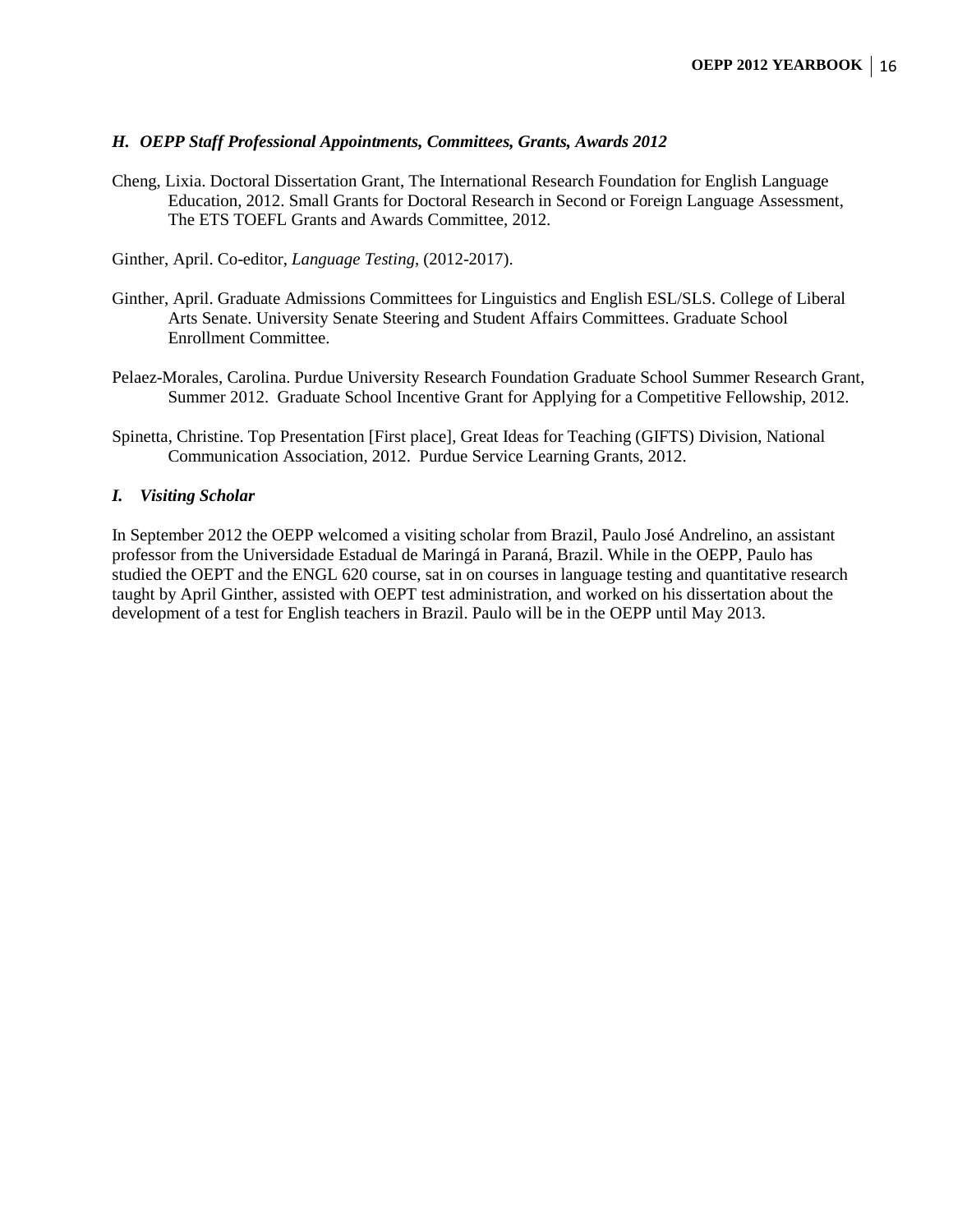#### **5. Appendices**

#### <span id="page-17-1"></span><span id="page-17-0"></span>*Appendix A: Comments and Evaluations*

# **Sample OEPT examinee post-test survey comments in 2012**

Responses to: Did you have difficulty with the test? Is there anything else you would like us to know?

The test is proper in terms of timing and number of test questions. It does not take too long but sufficient to present the students' ability of speaking English. Also the test questions can give some ideas of being a teaching assistant as well.

Actually I didn't finish all the sample exam before take OEPT. If I prepared all the sample exam I think I could be better.

The test itself was interesting. I just didn't like to interact with the machine. I think a face-to-face test would give more confidence. But I understant it would be quite complicated and difficult to be made feasible. I myself have to learn how to get on well with tests on computers.

No, everything was good. I just think that I should prepare more before this test. Taking OEPT here was much better than taking iBT TOEFL.

#### **Sample ENGL 620 student comments from official course evaluations in 2012** Comments about classroom instructors

He encouraged students to prepare well for the presentations, and also showed us the great examples how we can make presentations more better. I would like to take his class again if I have a chance.

I am very much satisfied with this class because I feel I am improving my presenting skills in English. Conferences with this instructor had also been valuable to me because she always gave me effective advices and most of them worked out well. Thank you very much for being patient with me. I will keep working to improve my English and teaching.

She understood well our struggles as international students which I appreciate most.

I have never leanrt English in this way, and nobody else has taught English to me in such a way. I do appreciate our two instructors, and they really did a great great job. Also I appreciate Purdue University provides such a good resources to international students. I feel that the university cares about us.

# Comments about Tutorial Instructors

In this program, my goal was clear and the instructor helped me to achieve this goal. The instructor gave me effective advices and I feel confident with my teaching and studying. I could not have realized my problems if I didn't take this program. Thank you very much for being patient with me.

I liked that she brought different types of materials for us to practice our oral communication skills: puzzles, games, tone twisters, etc. She was patient and helpful to improve my pronunciation.

I had no ideas about how to pronounce some vowels correctly before taking this course. Your teaching helps me a lot.

She is very good at improving students' skill in communication on their level. She also encourages me and gives confidence which makes me improve a lot. I was very lucky to have such a tutor helping with my English.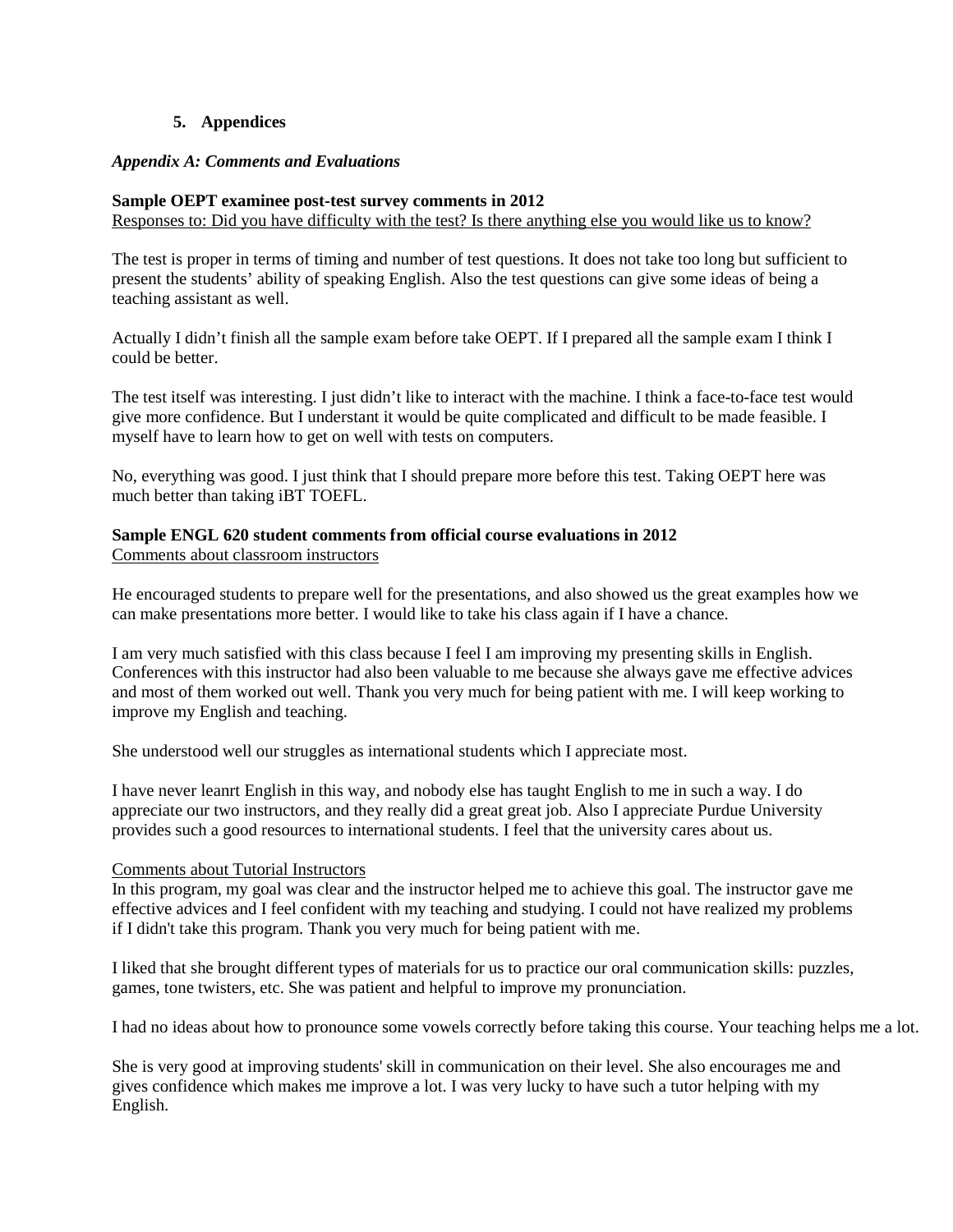#### <span id="page-18-0"></span>*Appendix B: Oral English Proficiency Program Staff 2012*

#### **Director**

April Ginther, Ph.D., Associate Professor of English

#### **Program Coordinator**

Jennifer E. Redden, Administrative/Professional

#### **Testing Coordinator**

Nancy L. Kauper, Ph.D., Administrative/Professional

#### **Program Secretaries**

Nina Barron-Burke Donna C. Baker

#### **Testing Office Assistants/OEPT Raters**

Suthathip "Ploy" Thirakunkovit Xun Yan

# **OEPP Classroom Instructors/OEPT Raters**

Mathew Allen Tyler Johnson April Burke Koppy Lixia Cheng Kyle McIntosh John Hitz<br>
Lee Jung Huang<br>
Carolina F

#### **OEPP Tutorial Instructors**

- Mitch Barna Caitlin Rinehart Aliel Cunningham Whitney Rios Sumaya Daoud **Paula Samorezov** Mary Gitzen\* Julie Scalfano April Grotberg **Amelia** Shettle Mark Haugen\* Christine Spinetta Sam Helvie Allison Witte Ashley Kentner Allison Winiger Su Ling Lim Alice Ying Nie \*Mentor teachers
- Mark Haugen Masakazu Mishima Carolina Pelaez-Morales Joshua Iddings\* Ann-Marie Simmonds Veronica Jayne \*Mentor teacher

Aylin Atilgan Krithica Ramiah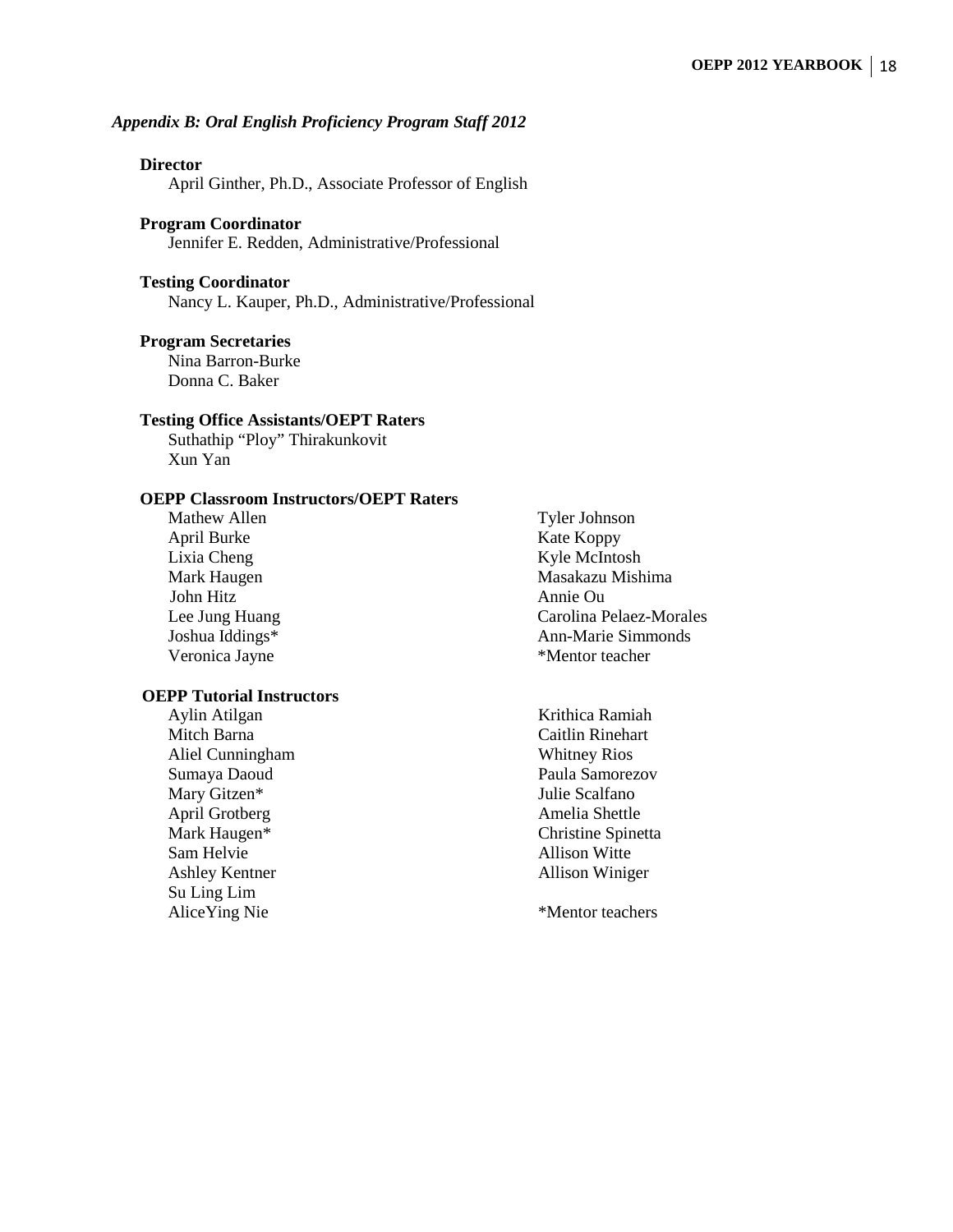<span id="page-19-0"></span>

| A&AE           | Linda Flack                     |
|----------------|---------------------------------|
| AAS            | Matilda Stokes                  |
| ABE            | <b>Charlie Armstrong</b>        |
| AGEC           | Lou Ann Baugh                   |
| <b>AGRY</b>    | Karen Clymer                    |
| ANSC           | Marlene Miller                  |
| <b>ANTH</b>    | Talin Lindsay                   |
| AT             | <b>Richard Fanjoy</b>           |
| <b>BCHM</b>    | Kristi Trimble                  |
| <b>BCMT</b>    | Fran Misch                      |
| <b>BIO</b>     | Gina Rupp                       |
| <b>BME</b>     | <b>Allison Sieving</b>          |
| <b>BMS</b>     | Gloria Powell                   |
| <b>BTNY</b>    | <b>Tyson McFall</b>             |
| C&I            | Deb Aldridge                    |
| CE             | Cheryl Kerker, Jenny Ricksy     |
| <b>CERIAS</b>  | Marlene Walls                   |
| <b>CGT</b>     | Angie Schutz                    |
| <b>CHE</b>     | Debra Bowman                    |
| <b>CHM</b>     | <b>Betty Hatfield</b>           |
| <b>CIT</b>     | <b>Stacy Lane</b>               |
| <b>COM</b>     | Patty Mason                     |
| <b>COMLIT</b>  | Cory Brenner                    |
|                | CPBL-ADDL Barbara White         |
| CS             | Sandra Freeman, Renate Mallus,  |
|                | William Gorman                  |
| <b>CSR</b>     | Jeannie Navarre                 |
| EAS            | <b>Kathy Kincade</b>            |
| <b>ECE</b>     | Michelle Wagner, Matt Golden    |
| <b>ECET</b>    | Nancy Tucker                    |
| <b>ECON</b>    | Marcella VanSickle, Kelly Felty |
| <b>ECOG</b>    | <b>Christal Musser</b>          |
| <b>ENE</b>     | Eric Holloway                   |
| <b>ENGL</b>    | Jill Quirk                      |
| <b>ENTM</b>    | Amanda Pendleton                |
| ES             | Sandi Olson                     |
| <b>FNR</b>     | <b>Kelly Garrett</b>            |
| FS             | Linda Webster                   |
| <b>FW-MASC</b> | Doug Weakley                    |
| <b>HDFS</b>    | Teena Zachary                   |
| <b>HIST</b>    | Fay Chan                        |
| HK             | Lisa Duncan                     |

| <b>HLA</b>              | <b>Colleen Martin</b>           |  |  |  |  |
|-------------------------|---------------------------------|--|--|--|--|
| <b>HSCI</b>             | Jennifer Franklin, Karen Walker |  |  |  |  |
| <b>HTM</b>              | Maria Campos                    |  |  |  |  |
| Sue Wood<br>ICM/VET-MED |                                 |  |  |  |  |
| <b>IDIS</b>             | Delayne Graham                  |  |  |  |  |
| IΕ                      | Cheryl Barnhart                 |  |  |  |  |
| <b>IPPH</b>             | Mary Ellen Hurt                 |  |  |  |  |
| IT                      | Deb Tutak                       |  |  |  |  |
| MA                      | Rebecca Lank                    |  |  |  |  |
| <b>MCMP</b>             | Barbara Mullenberg,             |  |  |  |  |
|                         | Linda Runyon                    |  |  |  |  |
| MЕ                      | Julayne Moser, Gail Biberstine  |  |  |  |  |
| <b>MET</b>              | Nicky Federer                   |  |  |  |  |
| <b>MGMT</b>             | Marcella VanSickle, Kelly Felty |  |  |  |  |
| <b>MSE</b>              | Vicki Cline, Patti Finney       |  |  |  |  |
| <b>NUCL</b>             | <b>Chrystal Randler</b>         |  |  |  |  |
| <b>NUR</b>              | Jenny Franklin, Sonia Pierce,   |  |  |  |  |
|                         | <b>Roxanne Martin</b>           |  |  |  |  |
| <b>NUTR</b>             | Dawn Haan,                      |  |  |  |  |
|                         | Marilyn McCammack               |  |  |  |  |
| <b>OBHR</b>             | Marcella VanSickle              |  |  |  |  |
| OLS                     | Deb Tutak                       |  |  |  |  |
| <b>PULSE</b>            | <b>Emily Bramson</b>            |  |  |  |  |
| PHIL                    | Vicki Sanders, Chris McKinney   |  |  |  |  |
| <b>PHPR</b>             | Mindy Schultz, Janine Mott      |  |  |  |  |
| <b>PHYS</b>             | <b>Sandy Formica</b>            |  |  |  |  |
| POL SCI                 | Daniele Sharp                   |  |  |  |  |
| <b>PSYCH</b>            | Nancy O'Brien                   |  |  |  |  |
| <b>SLC</b>              | <b>Betty Lewis</b>              |  |  |  |  |
| <b>SLHS</b>             | Vicki Black                     |  |  |  |  |
| SOC                     | Roseanne Rehn                   |  |  |  |  |
| <b>STAT</b>             | Rebecca Miller Pillion          |  |  |  |  |
| <b>TECH</b>             | Debbie Hulsey                   |  |  |  |  |
| <b>TLI</b>              | Deb Tutak, Jill Albrecht,       |  |  |  |  |
|                         | <b>Betty Cottrell</b>           |  |  |  |  |
| <b>VCS</b>              | <b>Jessica Sheely</b>           |  |  |  |  |
| <b>VPA-AD</b>           | Jill Stickrod                   |  |  |  |  |
| VPA-T                   | <b>Rosie Starks</b>             |  |  |  |  |
| <b>WS</b>               | Julie Knoeller                  |  |  |  |  |
| <b>YDAE</b>             | Roger Tormoehlen                |  |  |  |  |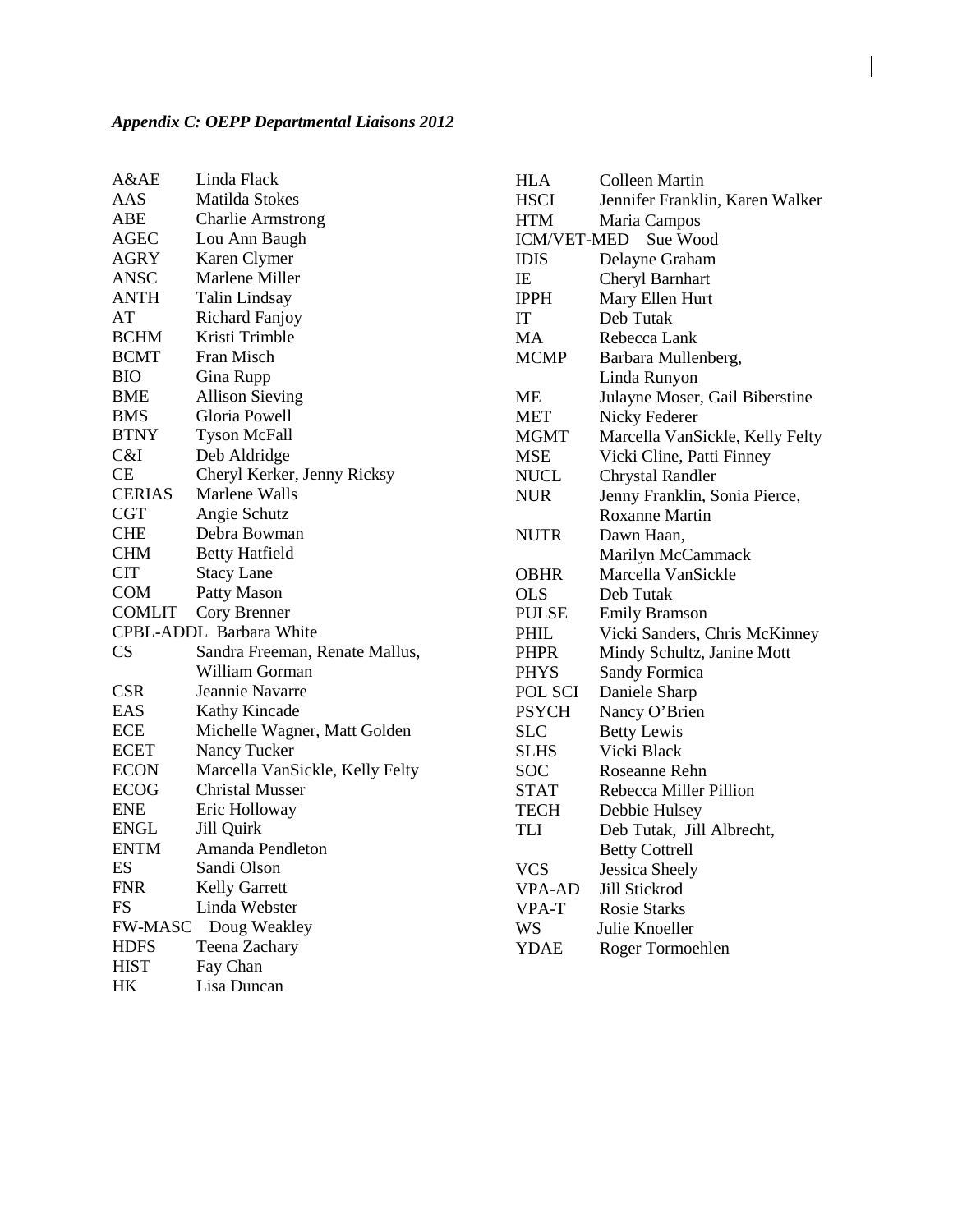#### <span id="page-20-0"></span>**Appendix** *D: Interpreting TOEFL scores* **April Ginther Director, Oral English Proficiency Program (OEPP) [aginther@purdue.edu](mailto:aginther@purdue.edu)**

#### **Use and Interpretation of English Proficiency Test Scores in the Graduate Admissions Process**

Current theoretical discussions of test impact and the consequential aspects of test validity have led to increased interest in how test scores are used and understood by stakeholders within particular domains. Adopting an instrumental case study approach, this study examines levels of knowledge about the English language tests (TOEFL, IELTS, and PTE) used for selection in two academic contexts and the uses of test scores in local decision-making by graduate faculty. Data for the study were gathered via an online survey and follow-up interviews examining the basis for participants' beliefs, understandings, and practices. This presentation will focus on the results of the 50-item survey completed by 232 respondents at Purdue, a large Research 1 U.S. university, and 246 respondents at the University of Melbourne, a large Research 1 Australian university, and 30 follow-up interviews at both institutions.

Responses reveal that English test scores, once entry-level requirements are met, tend to have very limited impact on admissions decisions as compared to evaluations based on other kinds of available evidence. In both contexts, respondents emphasized (1) the importance of English for academic success; (2) dissatisfaction with current levels of English among graduate students; (3) limited knowledge about or understanding of the major English tests used for selection; (4) lack of knowledge about how and why English language proficiency scores were set; and (5) misunderstanding of what cut scores represent.

Purdue's Graduate School cut scores for English language proficiency tests were set on the basis of the following considerations: results of a standard setting study (for the TOEFL IbT ), comparability data provided by the test developers, and alignment with the cut scores set by our peers in the Big Ten. However, faculty should be advised that the cut scores (lowest acceptable scores) were intended as minimums and can actually be understood as minimal. At Purdue, 52% of the respondents indicated that they understood that the Grad School Cut scores represent *minimal* proficiency, 38% indicated that they understood the cut scores as represent *adequate* proficiency, and 8% understood the cut scores represent *advanced* proficiency. In terms, of actual use, respondents often indicated that they typically checked whether an applicant had met the required cut score. Many shared surprise and dismay at students' actual levels of language proficiency despite their having satisfied Grad School requirements; e.g., "*I have too many students who have "passed" the TOEFL but simply cannot communicate in English."*  Score users should note that with a cut score that represents a minimum, students will enter with a wide range of abilities, and given this variability, some users assume that the tests "don't work" or that students are cheating.

However, it is possible to use the information that English proficiency test scores provide more effectively by (1) considering the scale interpretations provided by the test developers and (2) by examining the characteristics of the score distributions here at Purdue.

- The mean TOEFL IbT score of currently enrolled international graduate students from China is 99, well above the grad school cut off. However a mean score of 99 means that 50% of the currently enrolled students were admitted with a total score between the cut score of 77 and the mean score of 99. Students with this language proficiency score profile are likely to require English language support services.
- If faculty members wish to be more confident about their admissions decisions with respect to English language proficiency, the following higher cuts are recommended (both conditions should be met): a TOEFL IbT total score of 100 with no single subscale score lower than 22, or an IELTS overall band score of 7.5 with no single band score lower than 7.0.

# *Suggested Cutscores for internal student admission (without language support): TOEFL IBT = Total Score 100 with no subscale score lower than 22 ----- 100 & 22*